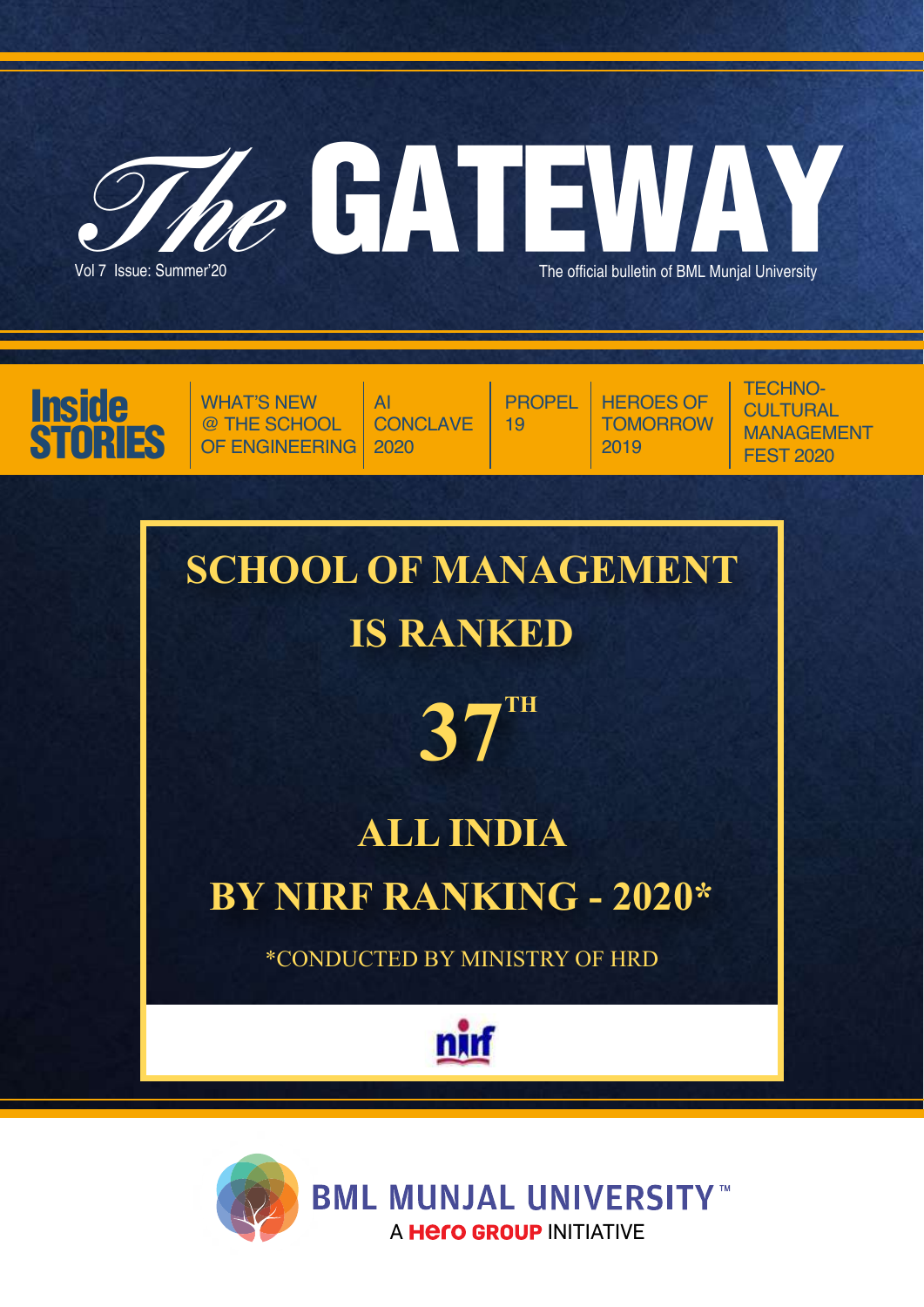

Named after the late Founder Chairman of the Hero Group, BML Munjal University (BMU) is a unique not-for-profit initiative founded by the promoters of the Hero Group. BMU is mentored by Imperial College London and is engaged in creating, preserving, and imparting internationally benchmarked knowledge and skills. The university seeks to transform higher education in India by creating a world-class innovative teaching, learning and research environment. It envisions to become a nursery for the leaders of tomorrow and a repository of knowledge.

The various undergraduate, postgraduate, and postdoctoral programmes offered in the University are:

Ph. D, MBA, B.Tech, BBA, B.A. (Hons) Economics, B. Com (Hons), B.A., LL.B. (Hons.), B.B.A., LL.B. (Hons.)

**The School of Management at BML Munjal University has been ranked 37th among all management institutions across India in the NIRF Rankings 2020. BMU is the youngest entrant in the top 37 list, comprising of 27 government and 10 private institutions.** 

**BMU has also been chosen by ET Edge, an Economic Times initiative as one of the Best Education Brands 2020.**

# ABOUT BML MUNDAY MUNDAY SHARRIST MUNAWANG MERSERIA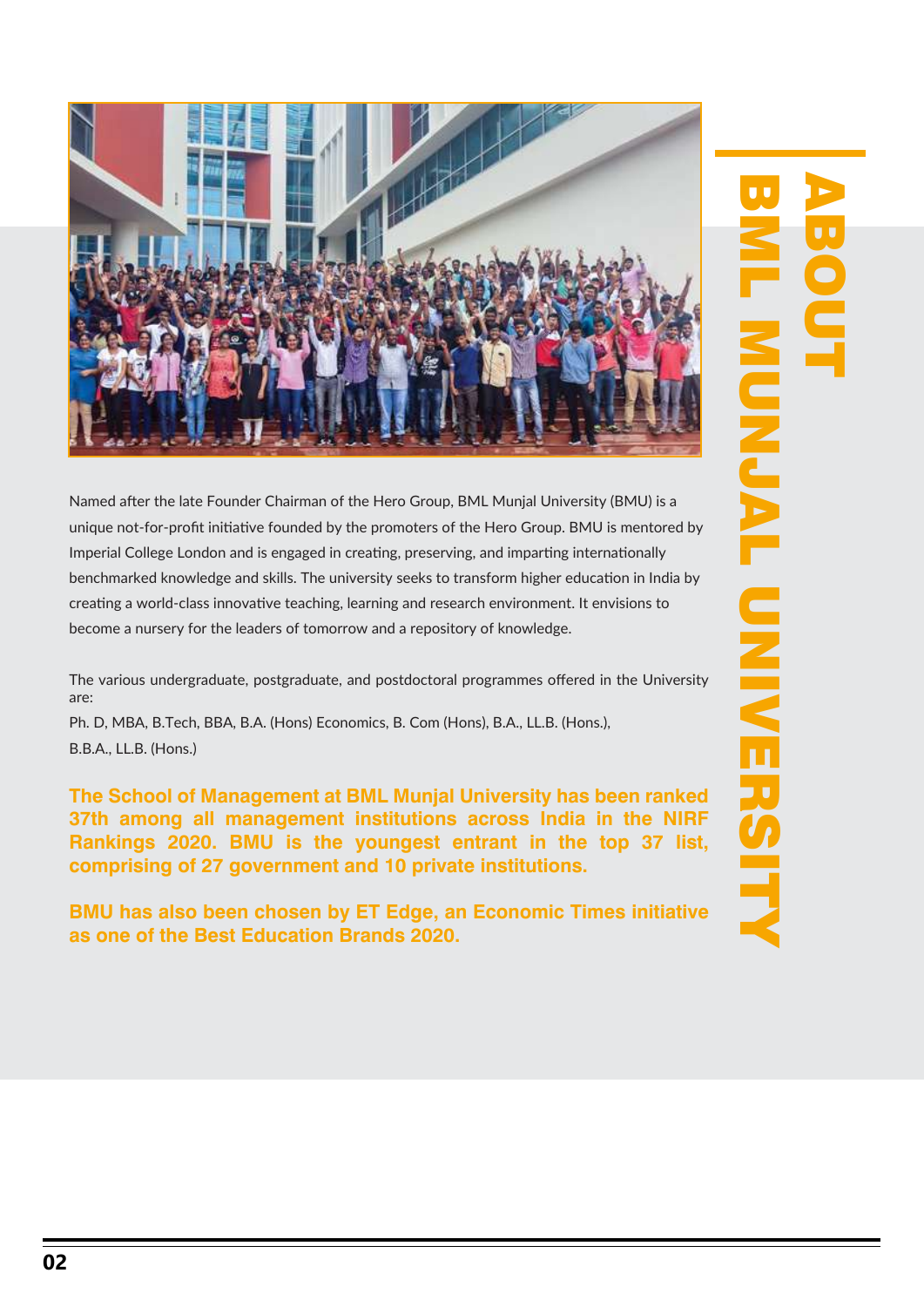### THE UNIVERSITY WITH A DIFFERENCE

As I write, the world is reeling with distress and uncertainty under the impact of COVID-19. At BMU, fostering a healthy campus community for our students, faculty and staff is our top priority. While the university is closely tracking the spread of COVID-19 across the nation, we have taken adequate measures to ensure the well-being of the community, without abdicating our responsibility in this hour of need.

During last 6 years, we have come a long way in establishing the university through state-of-the-art Infrastructure, meritorious students, highly qualified faculty, innovative pedagogy, focused research and development, entrepreneurial mindset and distinctive industrial and foreign institution partnerships.

The new academic curricula of all the programmes have been upgraded to include Industry 4.0 technologies. **Prof. (Dr.) Manoj K. Arora** 



Vice Chancellor, BML Munjal University

Courses in several new specialisations, namely, Cyber Security, Data Sciences and Artificial Intelligence, Automation and Robotics, Internet of Things, Data Analytics, etc. have become an integral part of the curricula. On similar lines, a new engineering programme, B. Tech (Engineering Science) was launched in the academic year 2020-21, comprising 4 specialisations, namely, Materials Science, Nanoscience, Environmental Science and Geospatial Science. All the curricula are highly flexible, where students will have choices to study courses from cross-disciplines as minors or open electives. The aim is to move the students towards the concept of **'build your own degree'.**

The novel fractional credit system adopted by the university allows the students to receive education, and certification seamlessly within the ambit of regular academic curricula. Popular MOOCs have suitably been embedded in the curricula giving the students opportunities to take advantage of learning from varied sources and work on live problems and case studies, industry exposure, internships, outside classroom activities and international immersion experience.

The young minds are given enough opportunities to work on new ideas right from their first year with their involvement in courses such as **Joy of Engineering** and **Joy of Management.** These courses are run jointly with the industry.and the outcomes of these courses are society and industry relevant projects, which lead to patents and technology transfers.

**I am happy to share that our School of Management has achieved All India Rank of 37 under Management Category in recently announced NIRF rankings by the MHRD, Government of India. BMU has also been chosen by ET Edge, an Economic Times initiative as one of the Best Education Brands 2020.**

We indeed are marching ahead in our pursuit of academic excellence on all fronts and are committed to make our name not only in India but globally, as well.

**Prof. (Dr.) Manoj K. Arora** Vice Chancellor, BML Munjal University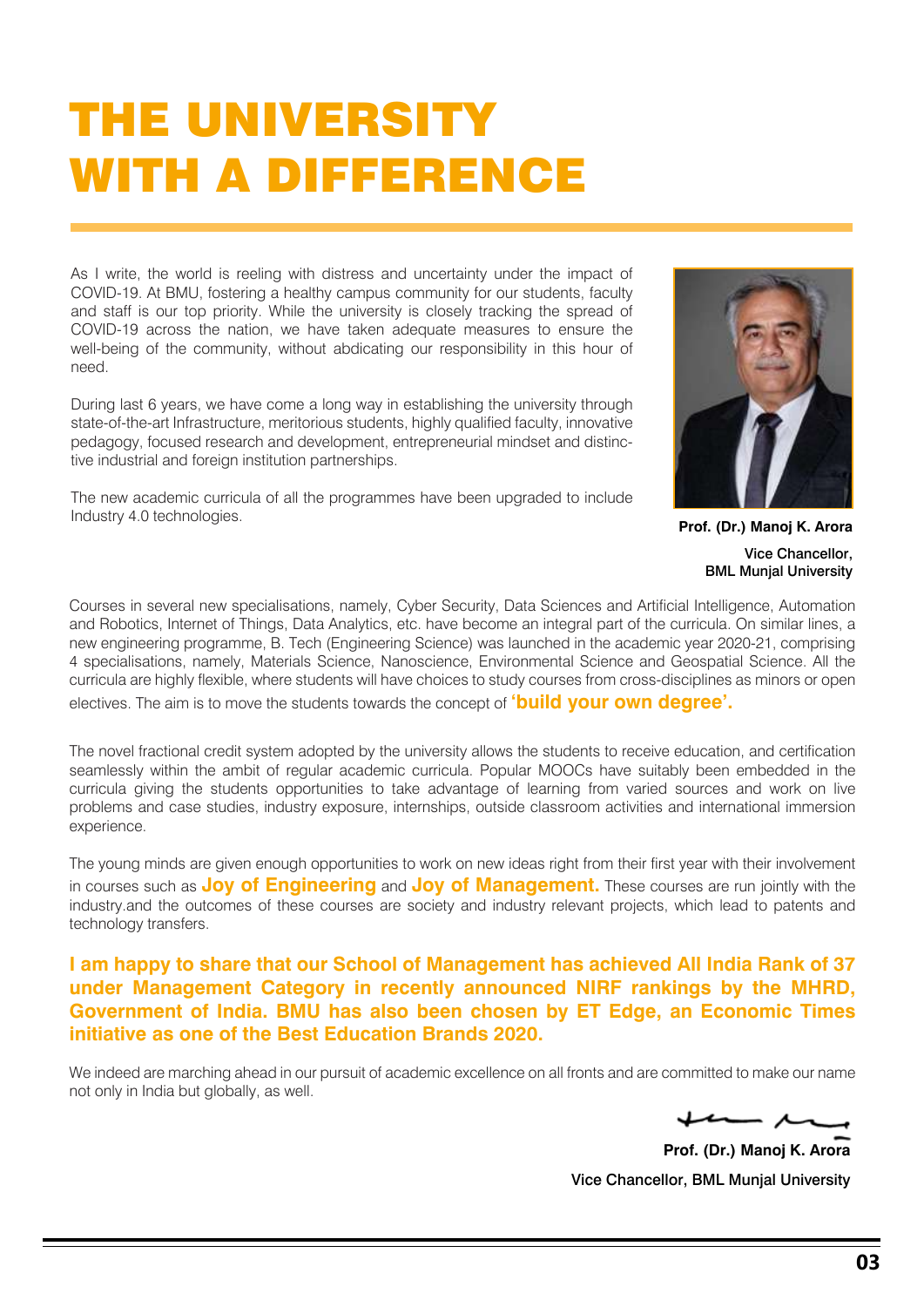# UP YOUR SKILLS



Dean, School of Management **Dr. Vishal Talwar**

Progressive management education needs to provide the right melange of decision-making capability and new age specialisations that straddle both the tech and management space. MBA specialisations have been increasingly focusing on the data sciences piece. This is driven by the growth of Artificial Intelligence, Big Data and increased Digitalisation. Apart from the current specialisations such as marketing, finance, human resources, operations, international business etc., specialisations around AI, Data Engineering and Analytics are becoming increasingly important. Here, MBA students would need to learn subjects such as Database Management, Advanced Statistical Techniques, a deeper approach to synthesising and analysing data using programming languages such as

#### R OR PYTHON

BUSINESS INTELLIGENCE TOOLS (SUCH AS POWER BI, QLIKVIEW OR TABLEAU)

MACHINE LEARNING **ALGORITHMS** 

PREDICTIVE MODELLING & TEXT ANALYTICS

BIG DATA ETC.

At no point in history has so much creative destruction been inflicted on the educational landscape in India and across the world. The uncertainty of relevance and the uncertainty of what the future of work will be like has pushed the education fraternity into a period of introspection and transformation.

The 4th Industrial revolution coupled with an increase in course choice have made courses such as engineering seemingly unattractive to many school leavers.

This depressed engineering demand may be temporary, fueled partly by the lack of a practical engineering curriculum or the silo-based approach being adopted currently. Whilst we wait for Engineering education to transform towards a more problem solving and practical approach, management education too seems to be at the crossroads. Lines between the digital and physical worlds have blurred and future business leaders will have to lead within this dynamic and challenging world where computers are able to emulate human thinking and performance.

> In fact, progressive management schools are integrating such subjects into the core curriculum. This enables a deeper qualitative and quantitative appreciation by the student thus enabling better decision making. Apart from this, MBA students need to learn not just the tools but also its integration and optimisation within various business contexts. Adoption of such technologies within business is a given but competitive advantage and can only be achieved if these lead to effective implementation and sustainable gains.

> However, there are a growing number of thought leaders who believe that even though technology and technologists will continue to transform the world, it will be what Scott Hartley describes as 'Fuzzies', those who major in the humanities or social sciences who will play a major role in shaping their own and others' destinies within the world of work. Even now, for every tech-educated CEO, there are several examples of accomplished leaders like Aditya Ghosh, the current CEO of Oyo South Asia and former CEO at Indigo, who early on in his career was a General Counsel at Indigo Airlines.

Also, Jack Ma, the founder of Alibaba, had done his majors in English.

A background in Liberal Arts would equip students with an expanded philosophical worldview and help make informed value judgements. So, courses such as



Jack Ma, Founder of Alibaba,

DESIGN THINKING PHILOSOPHY PSYCHOLOGY SOCIOLOGY POLITICAL ECONOMY OF TRADE GENDER EQUALITY ETHICS AND PUBLIC POLICY

should find a place in the MBA curriculum.

As MBAs progress further in their careers, creating new designs, processes or business models, its effects on society would need to be gauged as much as its influence on the bottom line. This tightrope walk requires management educators to view the MBA in a new light with renewed vigour and urgency.

 $YdA1L$ 

Dean, School of Management **Dr. Vishal Talwar**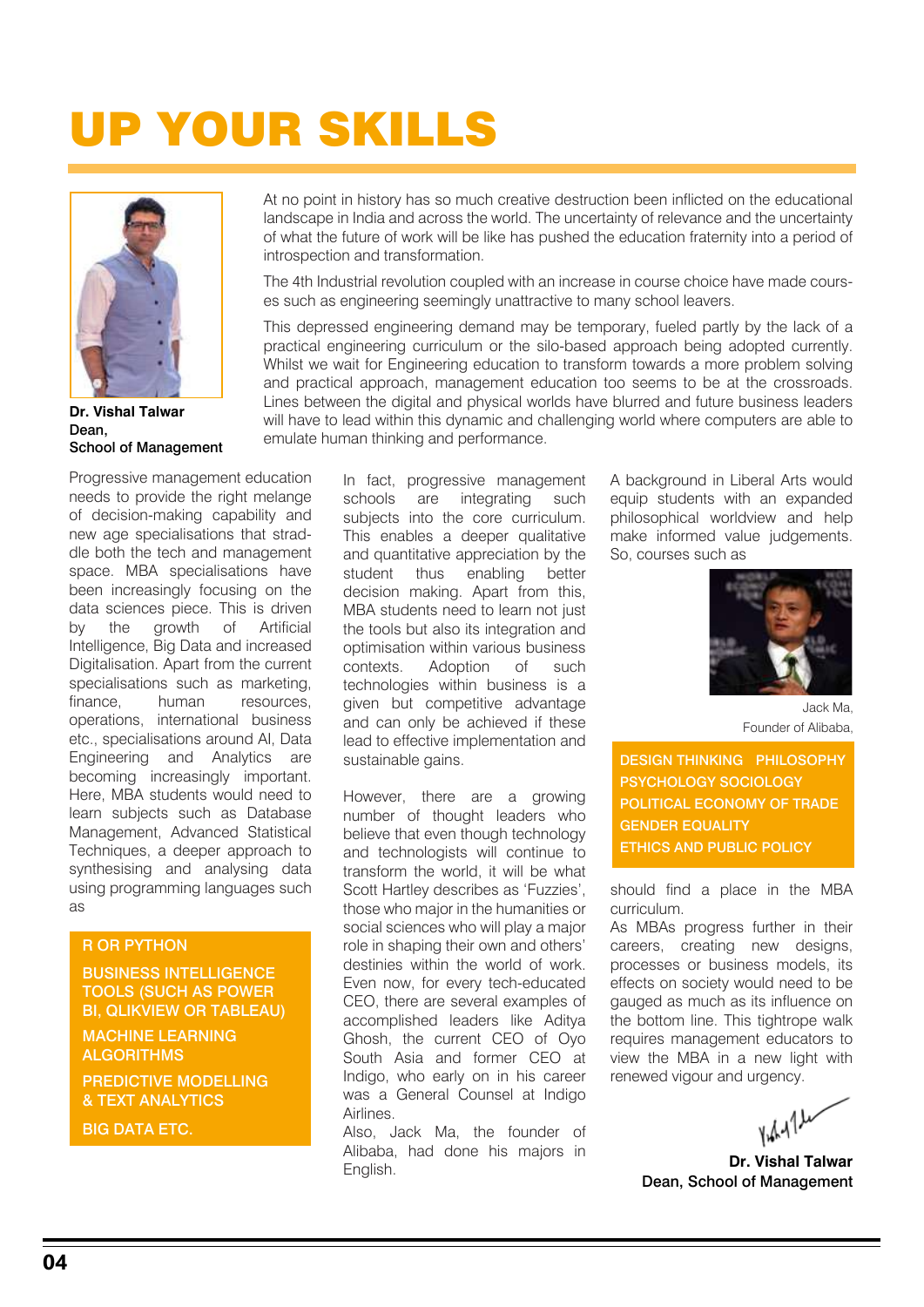# MASTERING THE ART OF MENTORING



#### By Dr. Payal Kumar\*

*Are you a busy leader in a firm trying to mentor your junior colleagues to the best of your ability? While mentoring is a developmental relationship that can take the protégé to the next level, there are also many pitfalls that you as a mentor need to be aware of.*

### **Mentoring: A complex phenomenon**

- Jane was a hardworking executive who was focused in both her work and her aim to grow. She was delighted that she would be mentored by Neil, a senior executive known for both high levels of performance and earthy wisdom. Later when Jane took up a plum post in another department, trouble began. Neil began talking about her as an ungrateful protégé who an opportunist was.
- Although Anne was already mentoring a handful of protégés, her protests fell on deaf ears, and she was given the responsibility of Tom. After a couple of ice-breaking meetings, Anne's blistering schedule prevented the any further meetings from materializing.

In both these cases, the first one in which the mentor was jealous of the protégé, and the second one in which there was no malafide intention of the mentor as such, but rather the mentor did not have enough time to do justice to her role, the protégés bore the brunt of a negative mentoring relationship.

A formal mentoring relationship which is often initiated with good intentions, and may appear to be effective on the surface, can in fact lead to simmering discontent. In fact, negative mentoring experiences seem to be more prevalent than once thought, with over half of protégés in one study saying that they had experienced a negative mentoring expe- rience (Eby, McManus, Simon & Russell, 2000).

Not only are these more common than once surmised, but the consequences for the protégé can be far-reaching, including general dissatisfaction at the workplace leading to an intention to quit.

Defined as consisting of developmental assistance provided to a protégé by a more experienced organizational member in the form of career and psycho-social guidance (Kram, 1983), there is an overall expectation that mentoring will enable the protégé to learn and grow, will professionally enrich the mentor, and will lead to a socialization of the protégé into the organizational culture for the firm. How can you as a mentor ensure that you are doing what is right and also avoid pitfalls while mentoring?

#### **THE WAY FORWARD**

**1BE AWARE OF THE FIRM'S MENTORING OBJECTIVE:** For example for a Japanese motor company in India, the objective of their mentoring programme is for the protégé to be socialized into the work culture smoothly.

**2 DON'T TAKE ALL THE CREDIT:** Neil perhaps failed to take cognisance of the 'rising star effect,' in which it is suggest ed that a high-performing protégé is more likely to acquire a mentor (Singh, Ragins & Tharenou, 2009)and get ahead.

**3 THE PROTÉGÉ MAY OUT-SHINE YOU:** This is in fact a sign of robust mentoring. As per the classical definition of mentoring there are four distinct stages: Initiation, cultivation, a separation phase, and lastly a redefinition phase, during which the mentor and protégé meet again as peers (Kram, 1983).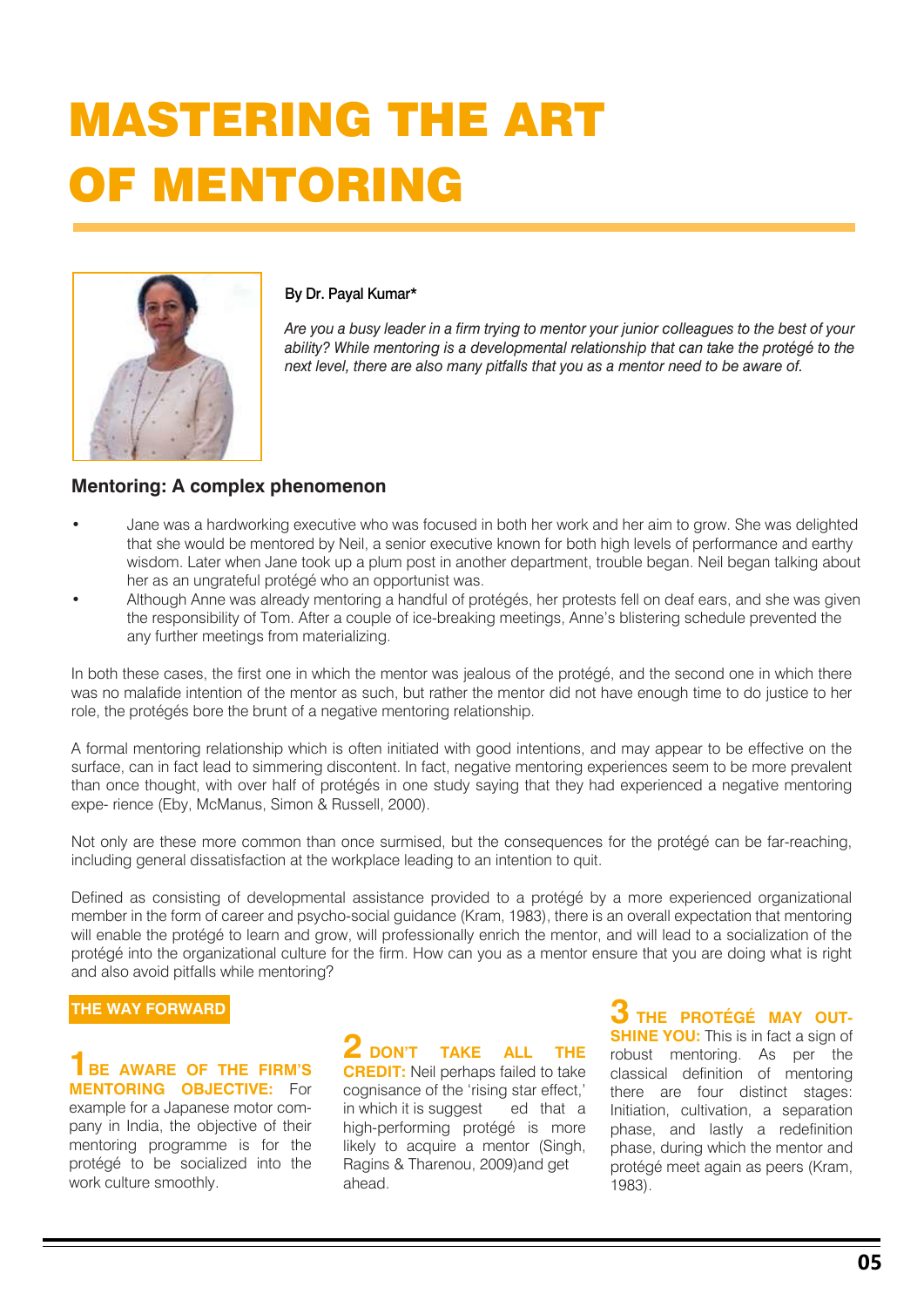

#### **BUILD UP TRUST:** In the initiation phase it is important to work at building up trust, or else the outcome of mentoring in terms of learning for the protégé will be compromised.

#### **5 BE AWARE OF THE NATURE OF THE RELATIONSHIP:**

Mentoring is a unique relationship between individuals, with some relationships being life-altering and others destructive. While extending the hand of friendship and being a good listener are important facets, one needs to tread carefully so as not to breach the line of professionalism.

### **6 EXERT CAUTION IF YOU ARE A SUPERVISORY MENTOR:** Be

aware that more negative mentoring experiences have been found in relationships in which the direct supervisor is the mentor, possibly because supervisors have more direct control over their protégés.

### **7 SUITABLE MATCHING IS OF ESSENCE:** Congruence studies

suggest that deep similarity variables such as personali ty and values have more of an impact on mentoring relationships than surface similarity (gender, age and race). For example, protégés paired with mentors of similar and different

races, were more satisfied with mentors whom they perceived to be more like themselves in outlook, values or perspective - rather than racial similarity (Eshner & Murphy, 1997).

#### **CONCLUSION**

So while mentoring can lead to several positive outcome variables for the protégé, the mentor and the firm, there is also a 'darker side' that one needs to take cognisance of. While the organization needs to be vigilant at the matching stage, the mentor can exercise caution in various ways in the process of mastering mentoring. Interestingly, mentors who had once been protégés themselves will be more likely to respect and advocate the mentoring process.

#### REFERENCES

Eby, L. T., McManus, S. E., Simon, S. A., & Russell, J. E. (2000). The protege's perspective regarding negative mentoring experiences: The development of a taxonomy. Journal of Vocational Behavior, 57(1), 1–21.

Eshner, E., & Murphy, S. (1997). Effects of race, gender, perceived similarity and contact on mentor relationships. Journal of Vocational Behavior, 50, 460-481.

Kram, K. E. (1983). Phases of the mentor relationship. Academy of Management Journal, 26(4), 608–625. Singh, R., Ragins, B. R., & Tharenou, P. (2009). What matters most? The relative role of mentoring and career capital in career success. Journal of Vocational Behavior, 75(1), 56-67.

\* Subsequent to mentoring several managers in the corporate sector, Dr Payal Kumar has conducted research on mentoring, focusing especially on the negative mentoring experiences of the protégé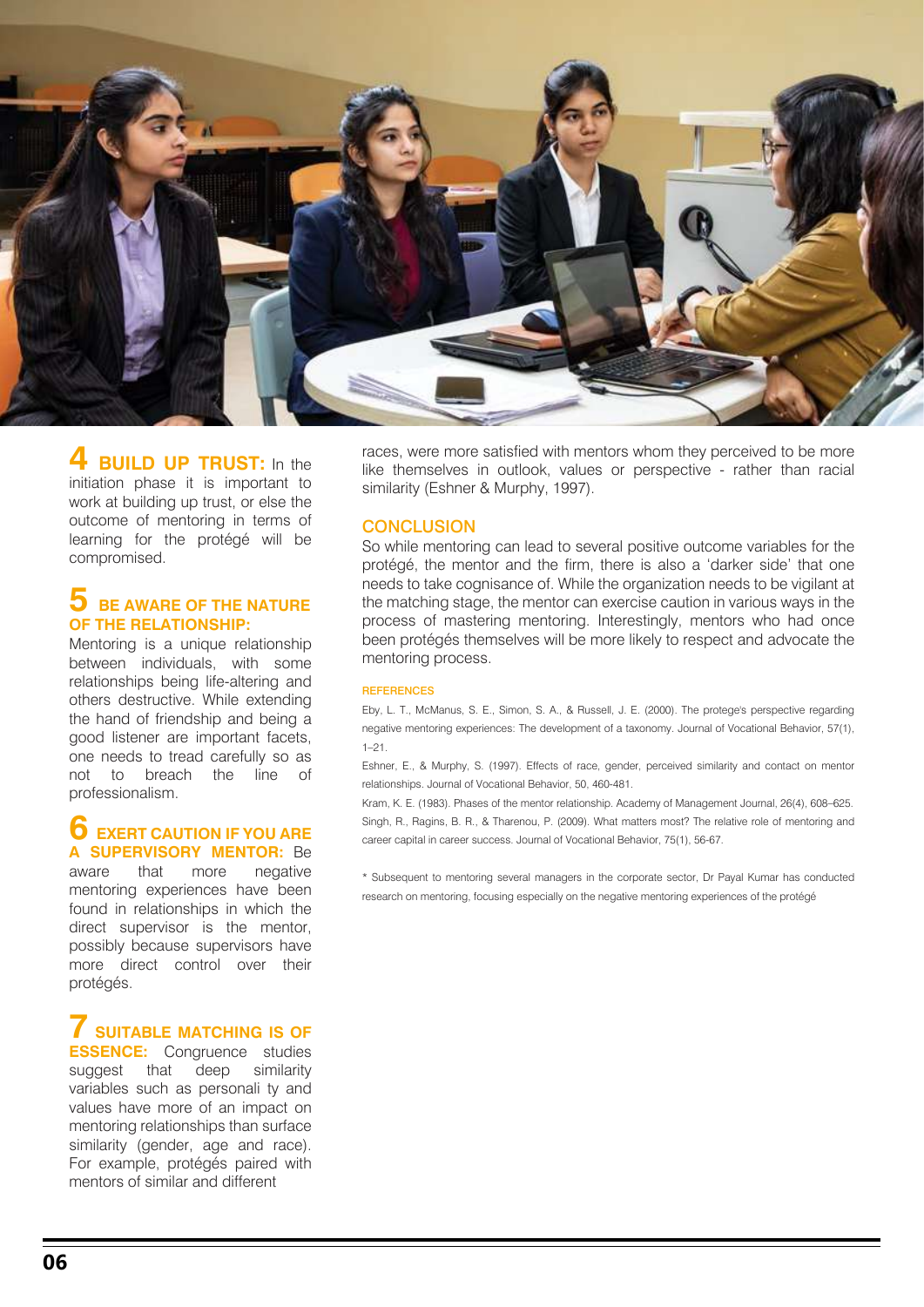### LEGAL EDUCATION FOR TOMORROW

I have lost count of the number of high schoolers who have told me that their first Introduction to the law was the wildly popular TV series 'Suits'. The depiction of the life of the lawyers in Suits is far from reality. Imagine my plight when my twelve-year-old daughter started watching 'Suits' regularly. As an informed parent, I immediately told her that Harvey Specter is the most misleading television character ever. In other words, even without the coiffured hair and the ultra sharp suits, Harvey is a modern lawyer.

Real life legal practice is unfortunately more mundane and much more boring than Suits. However, on second thoughts, despite its distance from reality, I must admit that Suits provides a good opportunity to talk about what is missing in legal education and what can be done about it. A typical episode of Suits presents an outrageous and unprecedented legal dilemma for the protagonists, which they proceed to solve with their wits and novel arguments of law.

I will now detail, in a more formal fashion, my thoughts on how a modern law school should approach legal curriculum and pedagogy I believe that law schools will benefit from a different model that provides a skill-based foundation to the study of law. This model is the future of legal education but it takes a different curriculum and a different pedagogy to make this model a success.



Dr. Nigam Nuggehalli Dean, School of Law

A law school curriculum assumes that legal information is

**dynamic** and **changeable;** future employers would be interested primarily in employees that have certain skills that are crucial to success in the workplace. The outcome-based learning pedagogy that has been adopted by the UGC underscores the idea of law courses improving skills rather than merely disseminating information. Course curricula need to be designed keeping in mind:

### **WHAT WILL THE STUDENT LEARN?**

The transition in focus is from

### **TEACHING TO LEARNING**

This is a transition from disseminating information to acquiring skills.

### Skills of synthesis

Students must be taught the law, whether it be contracts, criminal law or civil procedure, in terms of certain organizational principles that permeate the statutes, and which speak to each other. If the students are taught the legislation through principles, they can learn to adapt the statutes to new situations.

Students also must be taught about the interconnections between laws. In a complex business transaction, principles of contract, property and tax will intersect and therefore law courses must be designed considering



these interconnections. Many of these interconnections will be transnational in character, either because the problems India is trying to solve have been addressed in other jurisdictions or there are public international instruments that address problems that cross borders. Similarly, students must obtain an insight into law's interface with other subjects in the first three years of their coursework.

### **LAW'S INTERFACE WITH ECONOMICS, ACCOUNTING, SOCIOLOGY, HISTORY, AND TECHNOLOGY**

Further, these insights must be emphasized in the law courses being taught to them concurrently.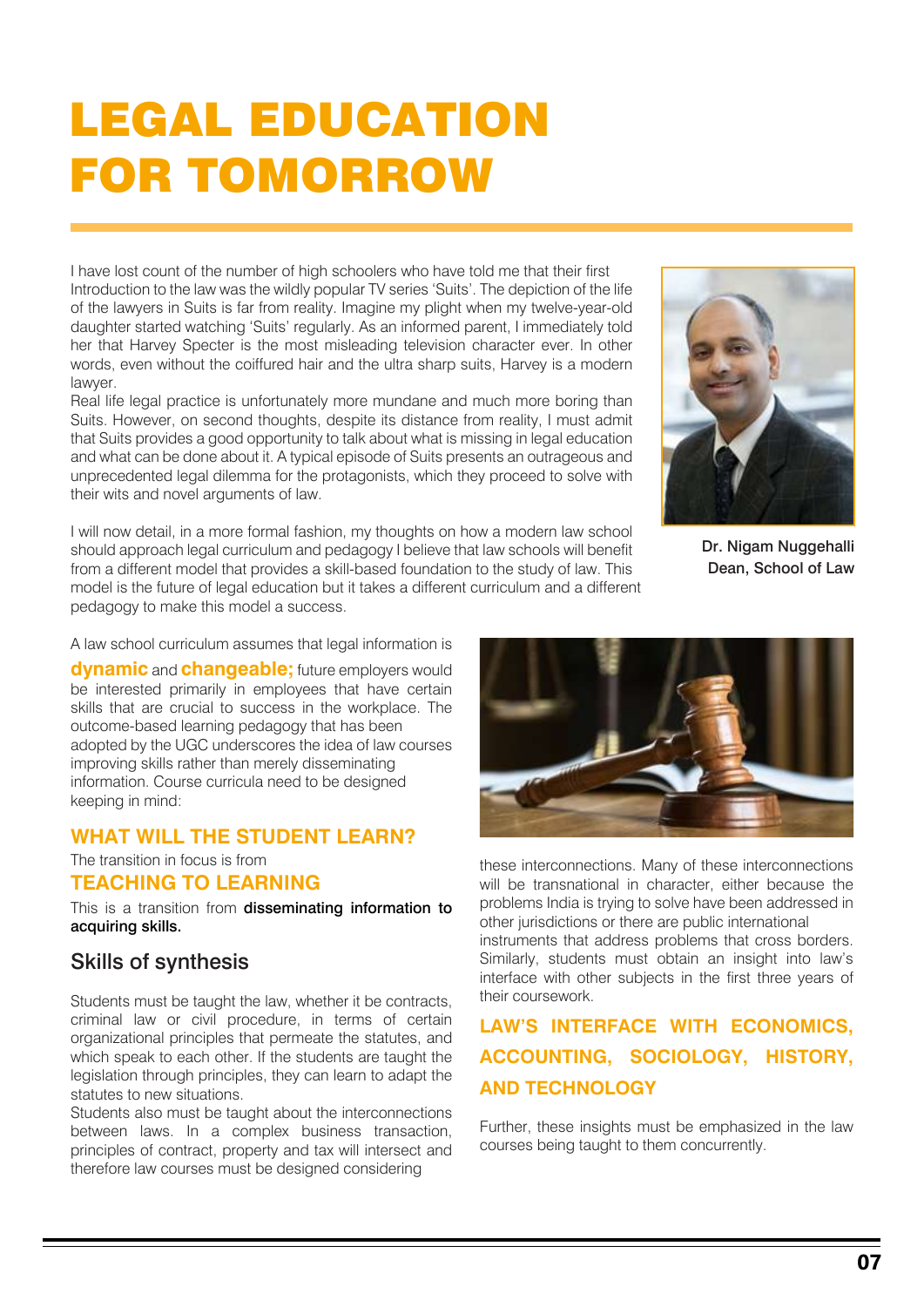### Skills of communication

#### **Good lawyers are excellent communica-**

**tors.** They can communicate their thoughts **clearly, precisely, and cogently.** Good communication skills require the students to practice their writing regularly. Law schools must ensure that writing short essays every term does not degenerate into a numbers exercise that ends up alienating the student from the writing process. From my student experience, I realised that while a large number of writing assignments brings some **discipline** to students' law school lives, it also incentivizes many students to game the system by submitting assignments that are superficially well written but are in fact poorly thought through at best and plagiarized at worst.

Law schools must have a year long writing course followed by a longer written component in the third and fourth years where the students are asked to write law review length papers (10,000 words) and appropriate feedback given.

### Skills of effectiveness

In addition to skills of synthesis and communication, law schools must train students to be effective. Law schools

must impose strict deadlines on **response papers, essay submissions, internship and placement applications.** 

The intent behind these deadlines is to solve the last mile issues with any project undertaken by the student.

A student might be **a good reader, a resourceful writer** and have **a well-developed vocab-**

**ulary** but unless she takes her reading comprehension and written articulation to completion (in the form of well written papers, essays, moot court briefs, completed placement and internship applications etc) she will not realise her potential and be effective.

Lawyers deliver because they are effective; they harness their talents successfully. The assessments must be calibrated to achieve the goals set by the curriculum, asking the students to solve problems and address challenges, rather than learn by rote. The exams, response papers and essay requirements must be envisaged as **open book exams** asking the student to respond to ambiguities in the law. A good lawyer distinguishes herself when confronted with ambiguities, not certainties.

### Motivating law students

A skills-based curriculum is only part of the overall mandate of the law school to transform the skills of its students. A major problem faced by law schools in India and abroad relates to motivating students to acquire the skills that are relevant in today's world. A law school must commit to a thorough student focused approach to education. One suggestion is to introduce

**personalised coaching** for each student.

Each student can be assisted by a faculty mentor who will focus on the student's analytical and communication skills in various forms such as legal writing assignments, moot courts, blog writing, law review writing, judgment writing , and enhance the student's understanding of the key legal concepts acquired in the classroom. Each mentor will enable the student to achieve the goals

mentioned above: **synthesise information, communicate well and be effective.** Unlike mentoring systems elsewhere, law schools must envisage their mentors to be active interveners in the students' educational experience to customise, finesse, update and enhance the skills taught to the students in the classroom.

Law schools need to inculcate a bit of **Harvey** in their law



students: make them more **articulate, adaptable, and effective.** The expensive suits will follow.

NS Nigan

Dr. Nigam Nuggehalli Dean, School of Law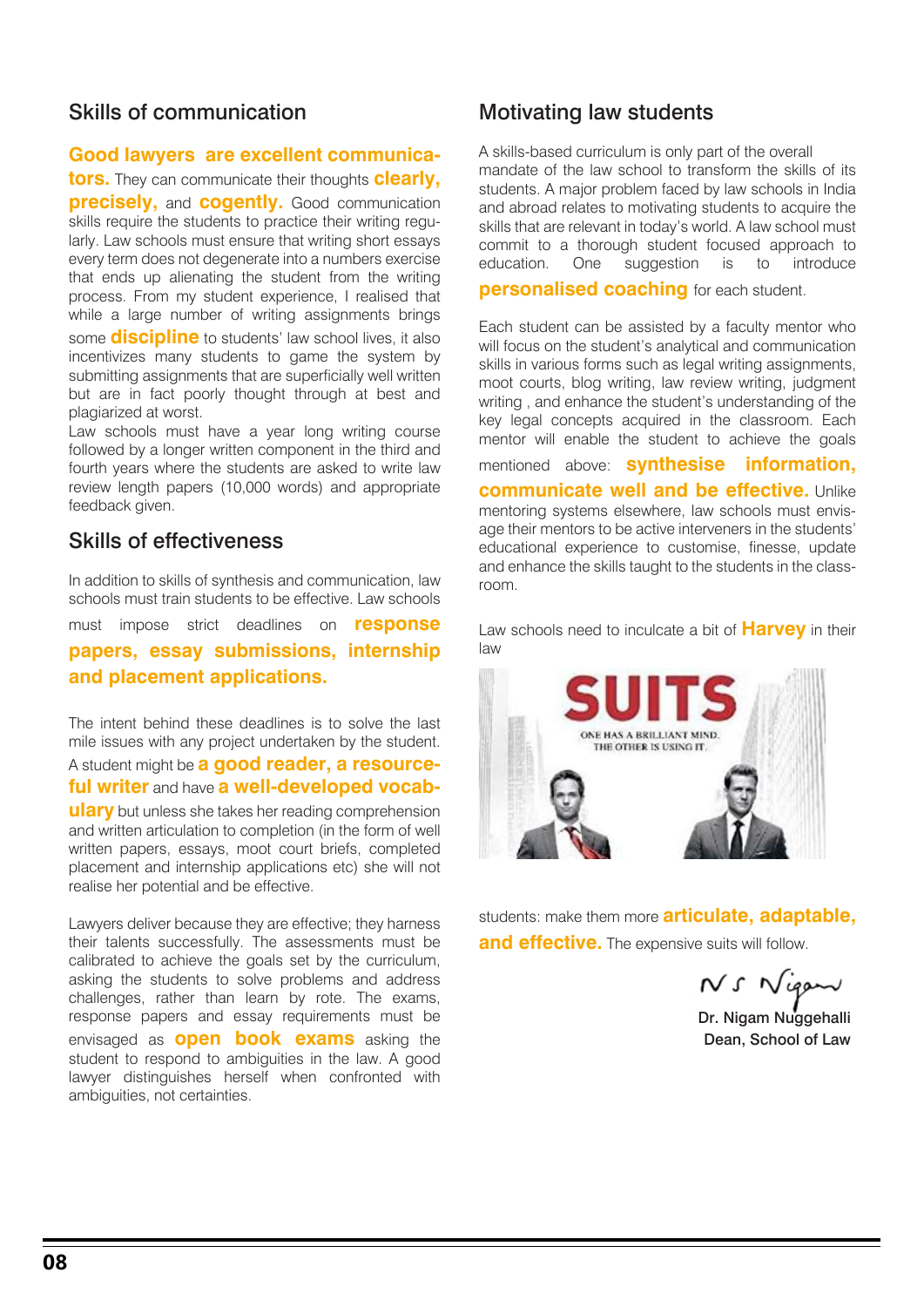# WHAT'S NEW @ THE SCHOOL OF ENGINEERING

BML Munjal University, announced a new B. Tech Program in Engineering Science for undergraduate students by the School of Engineering and Technology for 2020 - 24 batch.

Given the exponential rate of the growth of technology, the market demands have changed

Today the market needs **agility, adaptability and interdisciplinary knowledge and skills**. It has become increasingly important that students understand and **apply concepts of engineering and science** in a holistic manner to meet rapid advancements in technology and requirements of sustainable development.

The primary highlights of the course would be that it would provide students the flexibility to study subjects where sciences with engineering intersect. The new Engineering Science programme is also aimed to act as the foundation

of future degree programmes themed towards **"Build your own Degree".** Globally, the engineering science programme is being offered by University of Oxford and UC Berkley. In India, it is offered by IIT Hyderabad.

Dr. Manoj K. Arora, Vice Chancellor, BML Munjal University said: "World over people are gearing-up to invest in education and skill sets that is in sync with today's demand for a better productive world. We have designed the new programme in "Engineering Science" that would combine sciences with engineering for the students to study the subjects where these fields intersect, thus, focus on developing a rigor in the engineering science

'fundamentals' in the students. The endeavor is to shape **passionate, practical-oriented, indus-**

**try-ready** engineers who have the required skills to succeed as entrepreneurs or in industry. The students will be equipped with the expertise to create and manage enterprises that will thrive in the global economy. I am certain this would be well received both by the industry as well as the students."

BMU has developed collaborations with several industries, research organisations and international universities.

#### **Fraunhofer-Gesellschaft, Europe's largest applied research organisation, Warwick**





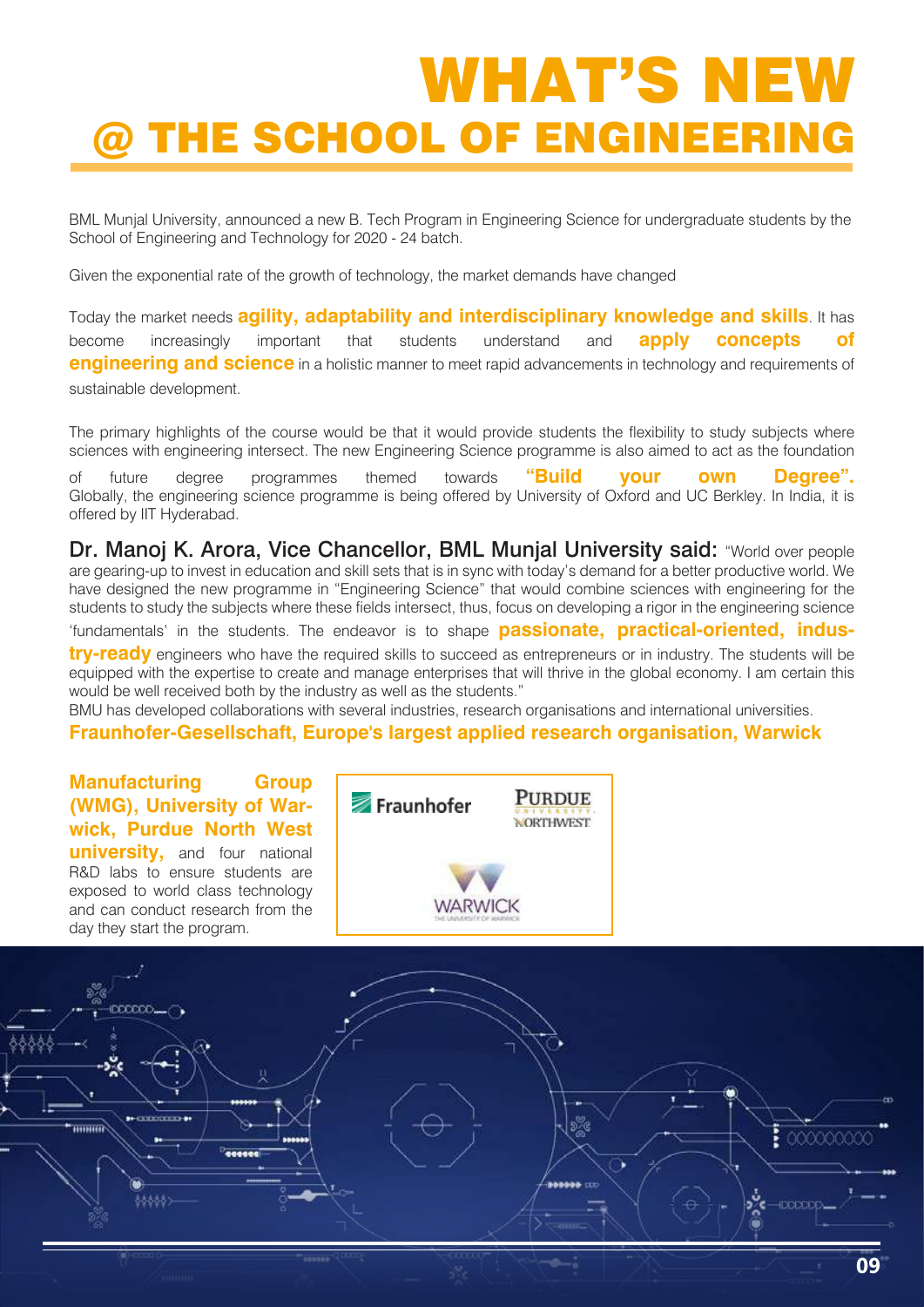

The university is also associated with **Microsoft Intelligent Cloud Hub** to further enrich the skills and expertise of the students in **Artificial Intelligence, Data Science, Internet of Things and more.**

The students opting for these specializations will be able to take benefit from these relationships, besides attaining practical knowledge in **Centre of Excellence in Advanced Materials and Devices, and Siemens Centre of Excellence in Automation, Robotics and Mechatronics, High Performance Computing, and 3D Printing Labs at BMU campus.** Students will have the option by spending 6 months to one year in industry through BMU's practice school concept or in any research organisation both in India and abroad. BMU also has credit transfer policy, whereby students can spend one to two semesters in any international university.

For the B. Tech in Engineering Science, students can be admitted in any one of the following specializations:

**Environmental**





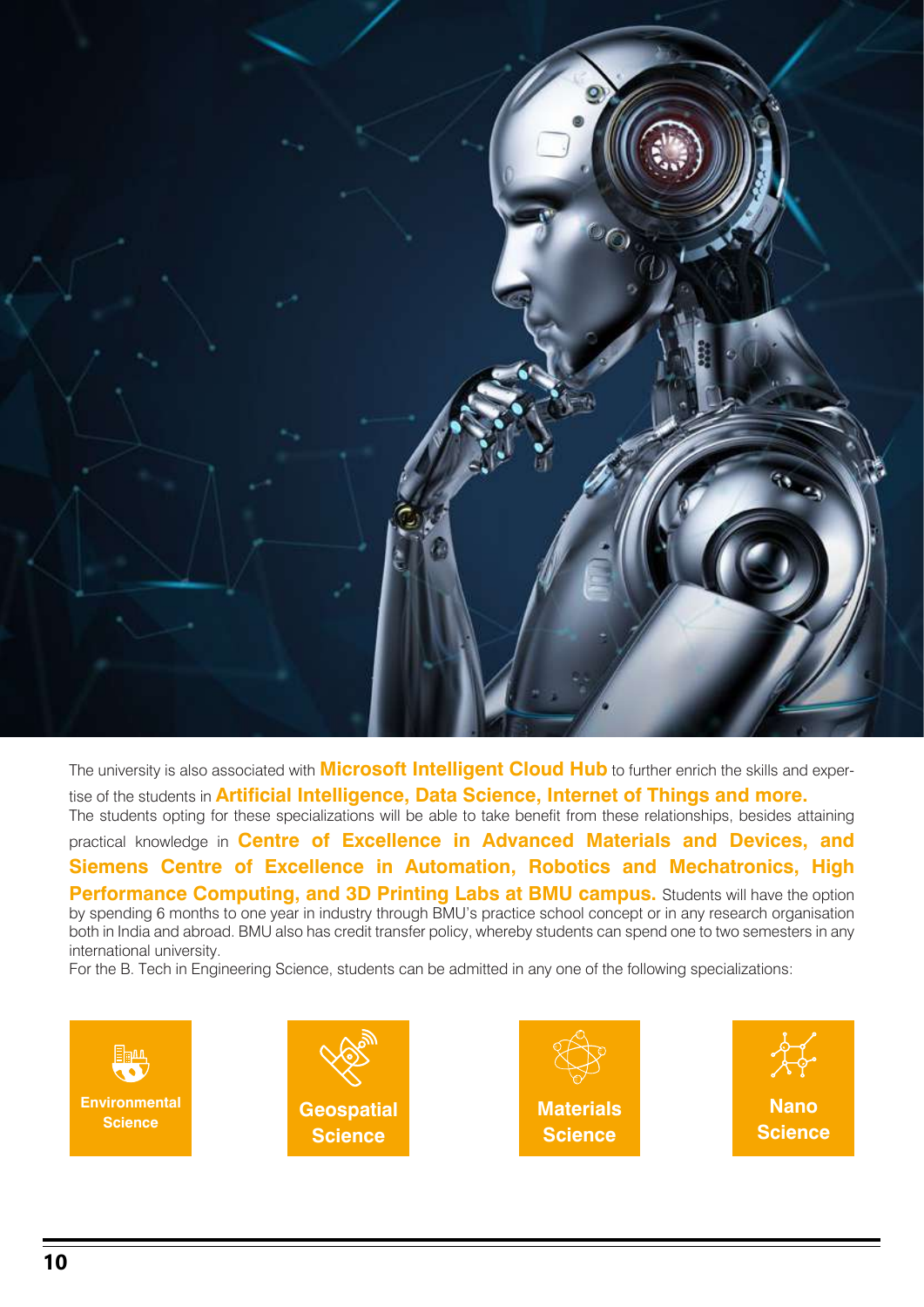# THE CANOPY EDUCATION APPROACH - SPORTS

#### **Sports & Student Life**

The importance, rather the necessity, of sports and games in students' life has not been sufficiently

**recognized, understood** nor **appreciated** by society as a whole, even by most educationalists. Simple observation of the wonders of life on this planet will lead us to draw substantial lessons of the need for calibrated physical activity for development of the body, mind and spirit.

We see all around us the playfulness and exuberance of the young ones of all the species of animals, birds and fish.

This is nature's way of teaching the young a set of life skills essential for survival in a harsh world. Whilst they prank around they are actually developing **coordination of various limbs, muscle and sinew, sharpness of reaction and quick response, intellect & eye acuity, team response** etc.

In a similar manner the human child needs **'khel kuud'** for sound and effective growth. From experience I believe a **naughty child** makes a **smarter man.** We all know of the playfulness and pranks of 'Lord Krishna' as a youngster, and my God, what a revelation he gave to the whole world about life itself!

For example the policy should take care of the varying needs of the youth by recognizing that their individual needs are dependent upon their inherent physical and mental capacities, which vary greatly from person to person. Hence **the sporting curriculum must be expansive and be able to offer a suitable outlet according to every student'spersona.**

Most importantly the policy must be authentic. The unstated but practical approach of most institutions towards sports is to work with their institutional teams to win laurels for their alma mater. This in essence means selecting a few physically well-endowed individuals; focus on their training and on winning trophies for the institution. The coaches are lauded and managements satisfied. Unfortunately, this approach is **unfair** and **unauthentic.** It caters to the needs of a few and for the glory of the institution. The participation in a meaningful sporting activity by the majority of the students is conveniently overlooked and their role is often confined

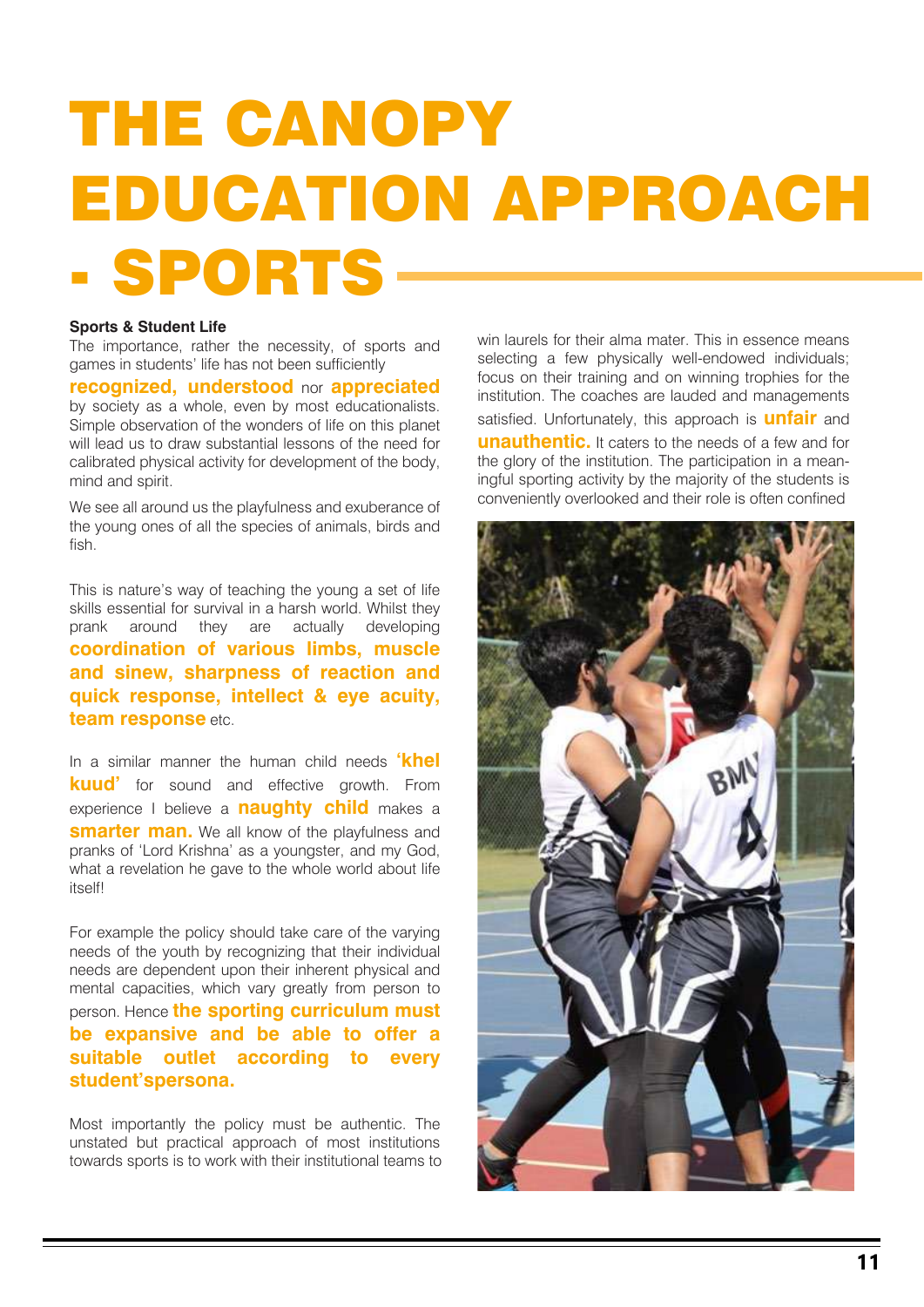

to that of clapping and cheering for the few sporting heroes.

Is it a fair practice to charge the same fees for all yet deliver the benefits of sports & games to a few and deliver a weak program to the rest? Certainly not! Sports managements must relook at this aspect and invest much more in their sports curriculum and activities than is presently thought sufficient. It is every child's right.

### Educationalists have all along talked of the following **all-round development, holistic development or inclusive development. I like to call it 'The Canopy Education**

**Approach'.** Plant a sapling in the right environment, nourish it, allow it to sprout branches in every direction and watch it grow into a healthy, stable and strong tree; the one that provides shade, bears flowers and is laden with fruit- a beautiful tree with a balanced and well-rounded canopy.

We must treat and handle every child like a sapling. **We should provide the perfect environ for the child to grow all around- in academics, sports, performing and creative arts, adventure & outdoors, multi- cultural interaction, debating, quizzing, moral values & etiquette.**

We must seek to see every child as a **multi-faceted, healthy, stable, and strong** adult- the one with a beautifully balanced personality.

It is my firm conviction that physical activity through sports and games is an essential ingredient for the personality development of every student. I strongly believe and advocate that academics and sports are compatible and complimentary in realizing the child's full potential as a leader.

> Gurbir Singh Olympian & Arjuna Awardee Director – Sports BML Munjal University, Gurgaon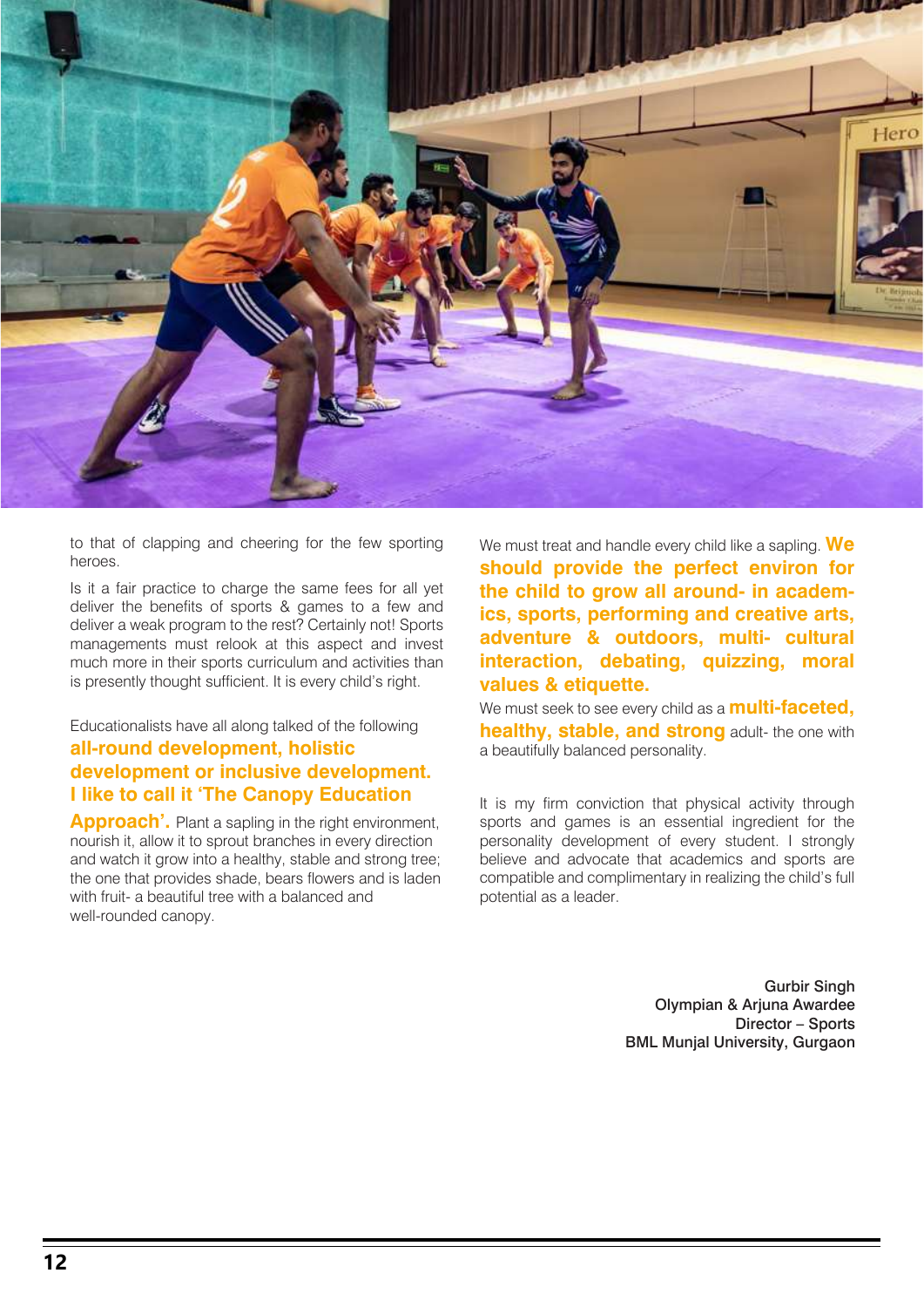### LEADERS @BMU

### "LEADERSHIP IS AN ACTION, NOT A POSITION"

-DONALD MCGANNON

### Sameer Dhanranjani

### Abhinav Bindra





Deepak Vohra



### Aditya Ghosh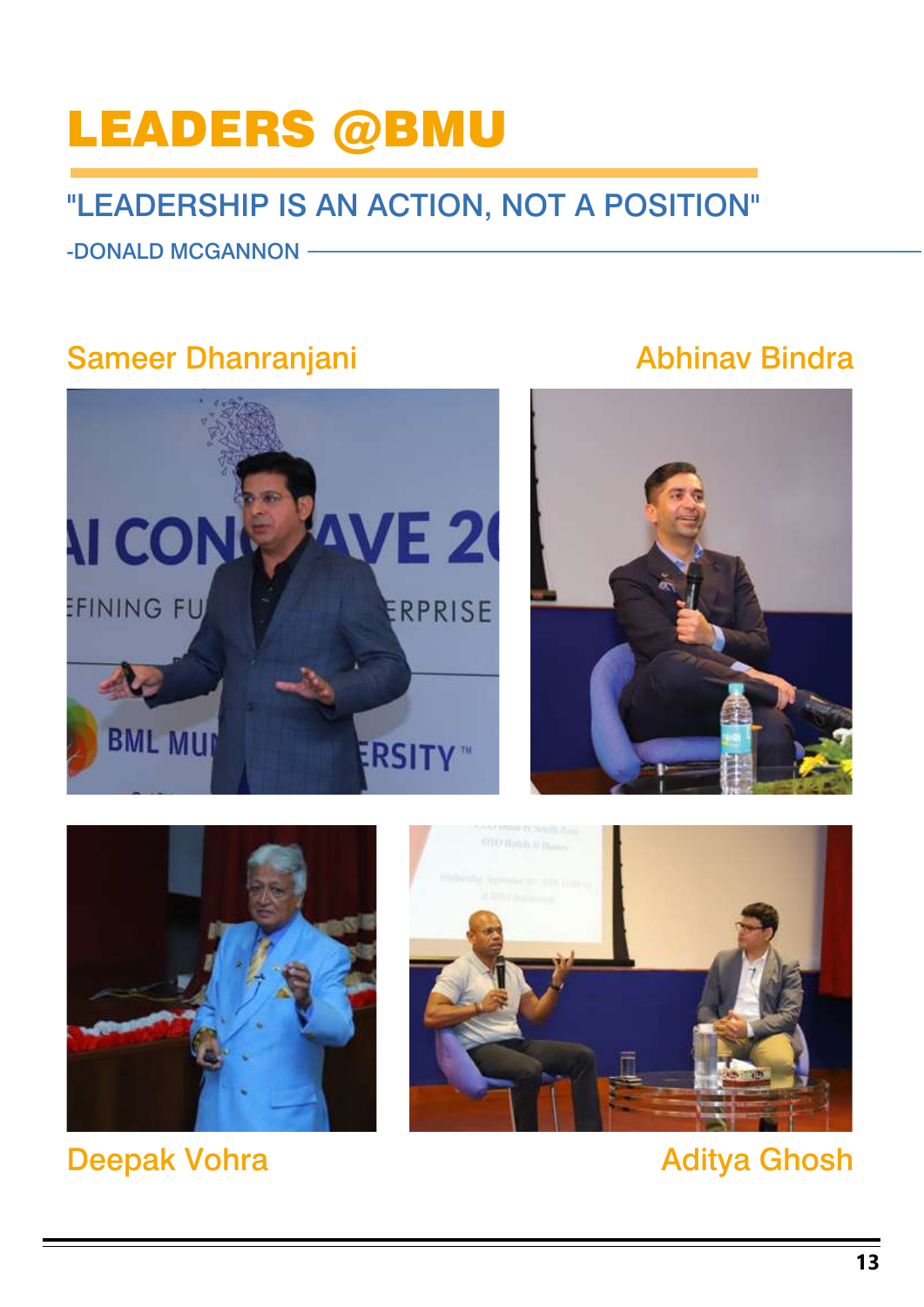# KEY EVENTS THE AI CONCLAVE 2020





**BMU AI Conclave 2020** was designed as a confluence of **thought leaders, influencers, academicians and business builders** to discuss the AI landscape and trends that are shaping the workplace of tomorrow.



"Through synergistic efforts of **industry, academic institutions and government.** India's demographic structure can become a true dividend for the nation. It will not be an exaggeration to call the present scenario the largest talent challenger ever, and it is knocking hard at the gates of the **Indian technology industry and academic institutions.** In the wake of this challenge, we are pioneering a course specialisation in **AI and Data Engineering** in our MBA program from the new batch of 2020, to allow a more comprehensive understanding of a subject that will be of prime importance in the future. The conclave today is yet another way to elevate and lead the conversation on the future of the tech workforce. We have enriched ourselves from the accomplished participants in this area today and thank everyone for their opinions and participation", said

**Dr. Vishal Talwar, Dean - School Of Management, BML Munjal University.**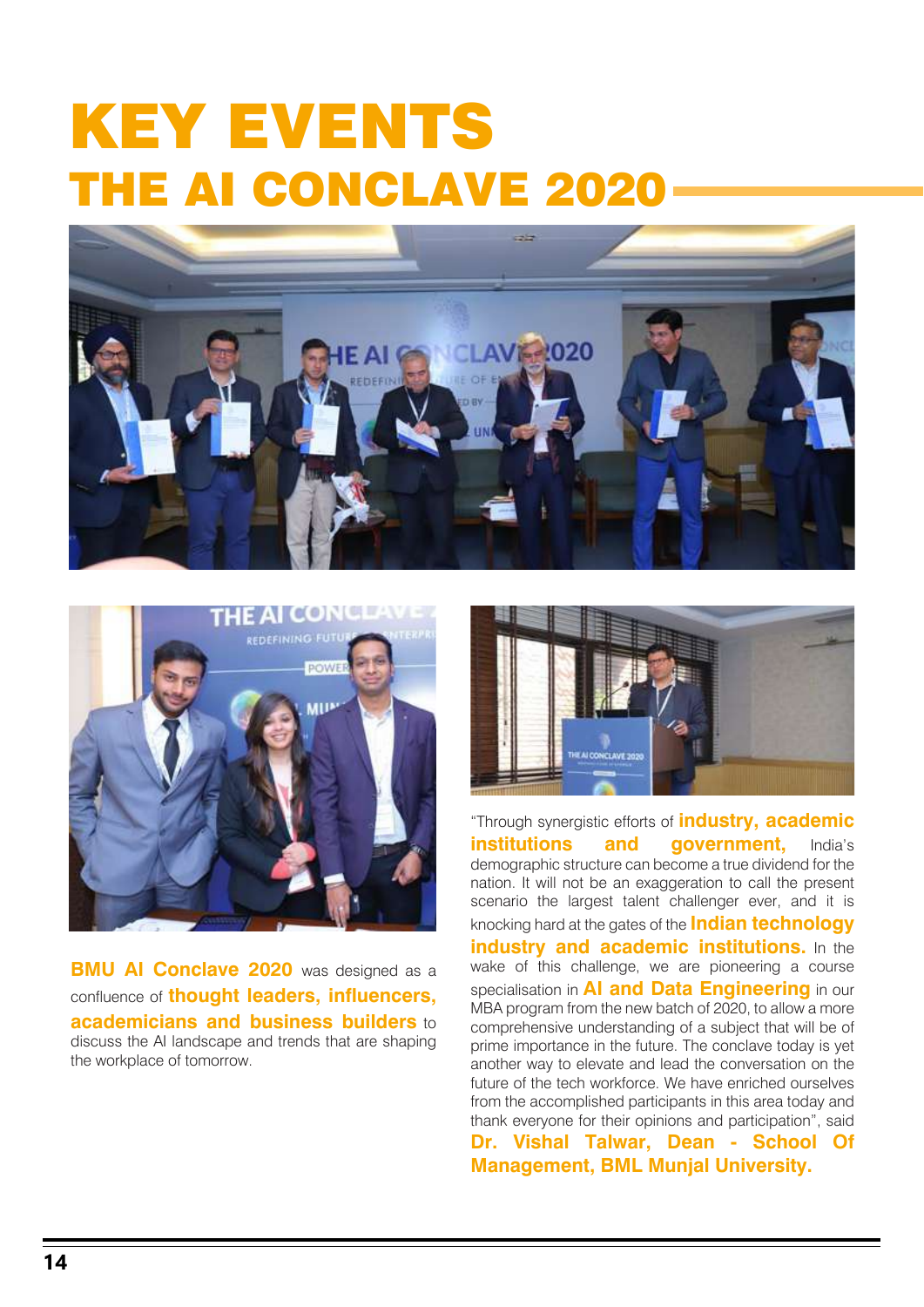

"Today, we are witnessing an unprecedented change in the exponential technologies where **legacy skills, tools and technologies** have become obsolete. New age digital professionals proficient in **AI, IoT** are being called upon to enter the talent workforce – with a new set of skills. One of the core competencies of the Indian technology work- force has been its ability to on-board new talent at a rapid pace. Now, organizations will be deeply tested as they attempt to respond to a changing landscape over the next decade", said **Sameer Dhanrajani, CEO, AIQRATE Advisory & Consulting.**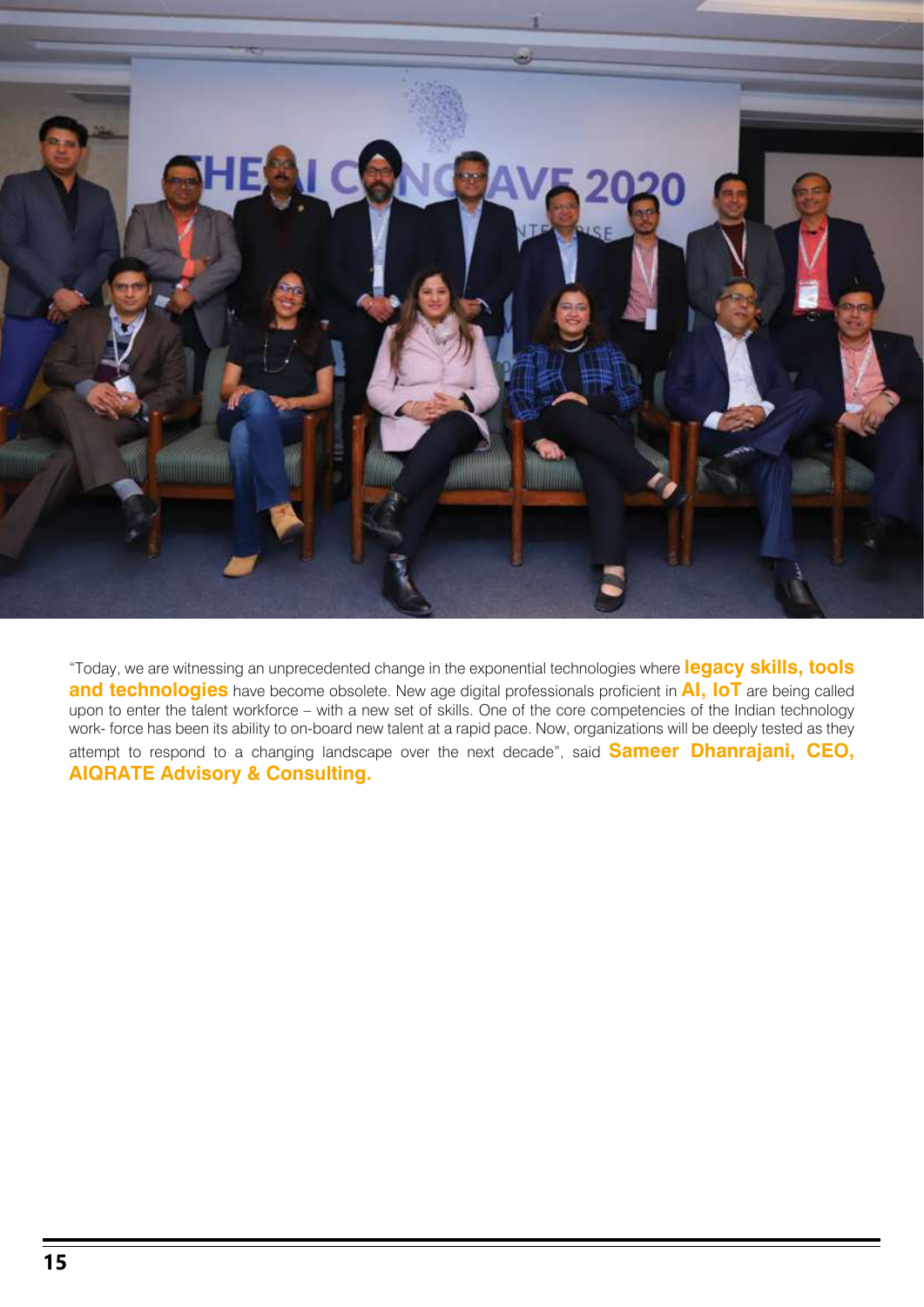### PROPEL 19



*Mr. Sunil Kant Munjal mesmerised the audience when he reiterated the fact that "the world is your oyster" and "we must go after what we want to achieve in life.*

The BML Munjal University (BMU)'s incubation centre named Propel organized its maiden flagship event around Innovation and Entrepreneurship - Propel19 on November 09, 2019 at the BMU campus. The pitch fest was supported by the **MHRD's Innovation Cell, Govt. of India, the Haydn Green Foundation and the University of Nottingham** amongst others.

Partners included brands like **AWS, OYO Workspaces, HDFC Bank** and the like. The fest saw participation with over 98 start-ups from 6 different countries. The whole day was divided into segments comprising one-on-one mentoring sessions, screening sessions and the final pitching session in front of the best investor networks in the country.

The event commenced with address of Prof Manoj K Arora, Vice Chancellor, BML Munjal University, following which the mentoring and screening sessions commenced in parallel.

A total of **13** start-ups consulted the experts on the mentoring panel on some of the key issues around their business – **comprising go to market, legal** 

### **entity structuring, financial modelling etc.**

A pre-screening was done of the submitted applications and **33** shortlisted start-ups presented their business pitch to the screening jury comprising eminent business personas. As these sessions progressed the teams done with their respective sessions went ahead to the auditorium to attend sessions given by eminent speakers and the President's address.



A start-up walking tour was organised where the eminent dignitaries took a tour of some start-ups showcasing their products and services including some food start-ups who had put up their stalls at BMU

campus. A session was also organized by **The Strategist and Entrepreneurship Club of the University** dispelling the myths around starting up a business.

Next the event had two entrepreneur CEOs sharing their start-up stories. Mr. Rahul Kumar from Getvital shared his journey and a BMU alum start-up Discovery Nutrition shared their story of how they morphed from being job seekers to job creators.

The Keynote address was given by Dr. Ritesh Malik, Founder, Innov8. He motivated people on the fact that success begets success.

Post lunch, there was a panel discussion on the topic – Pitching to Investors on How to Stand Out. The panellists were Mr. Jatin Desai (Parampara Capital), Dr. Saurabh Srivastava (IAN), and Mr. Sridhar Venkiteswaran (Avalon Consulting.) The discussion was moderated by Dr. Vishal Talwar, Dean School of Management, BMU.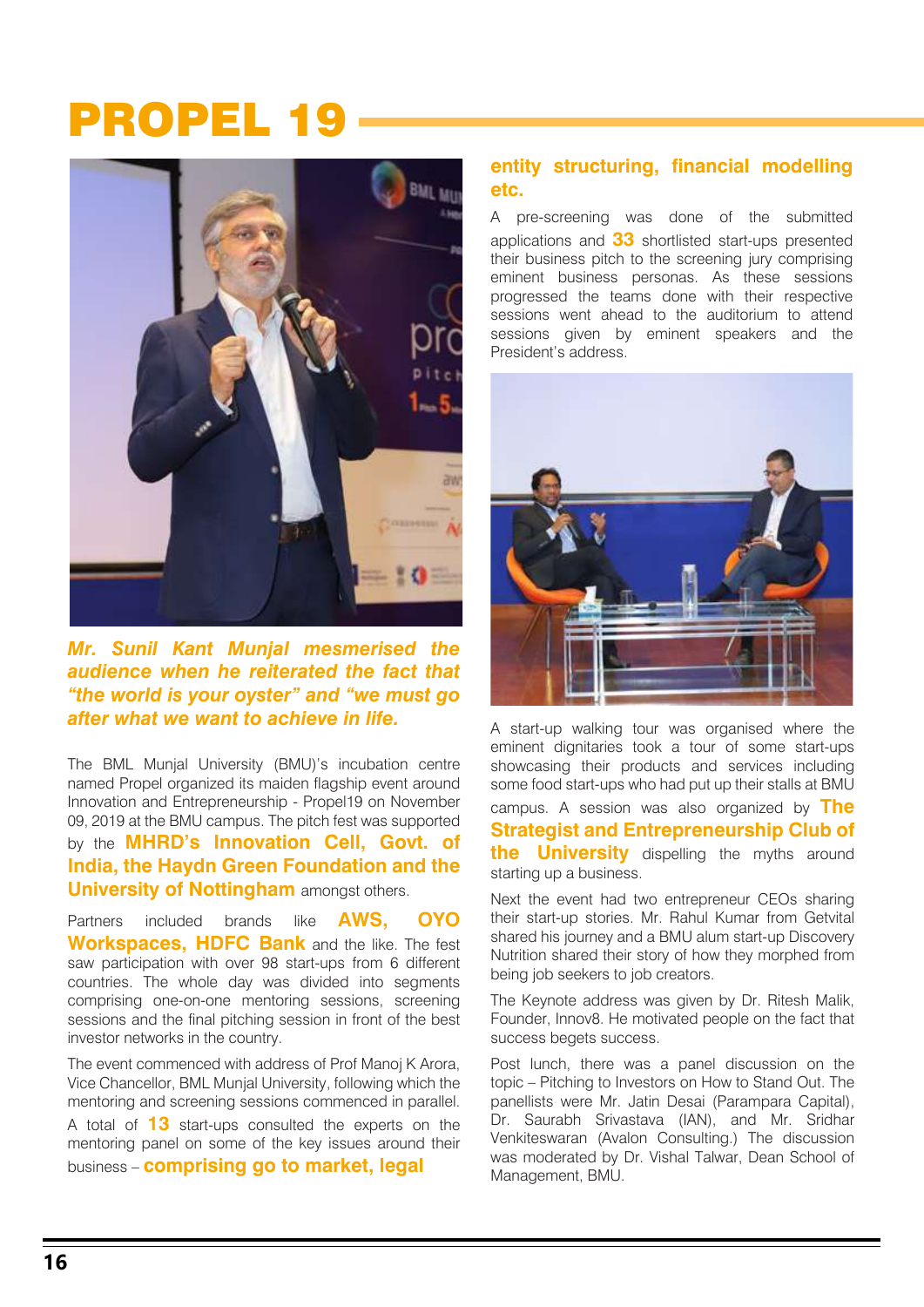The highlight of the show was the investor pitches<br>  $-$  where the top  $15$  shortlisted start-ups pitched to<br>
the bigh gradual inner  $\Gamma$ – where the top **15** shortlisted start-ups pitched to the high ranked jury. These shortlisted start-ups were divided into two categories – growth/accelerator and students/recent graduates – which further had three sub-categories of product, technology/ service and social impact.

These 3-minute pitches followed by 2 minutes of Q&A were the icing on the cake and the audience thoroughly appreciated and enjoyed witnessing the interesting products and services these startups were pitching. The Chancellor of BMU, Mr. Sunil Kant Munjal in his address after the elevator pitch round, mesmerised the audience when he reiterated the fact that **"the world is your oyster" and "we must go after what we want to achieve in life."**





As the flagstaff to the event, the Guest of Honour, **Dr. M.P. Poonia, Vice Chairman AICTE** gave his address. He heaped praises on the participants and the University for organising such an innovative event.

It was extremely gratifying when he announced that our University would get the opportunity to organise a thematic contest around large scale, high-impact projects in 2020. He also declared a **National Level Hackathon to be held at BMU in 2020.**

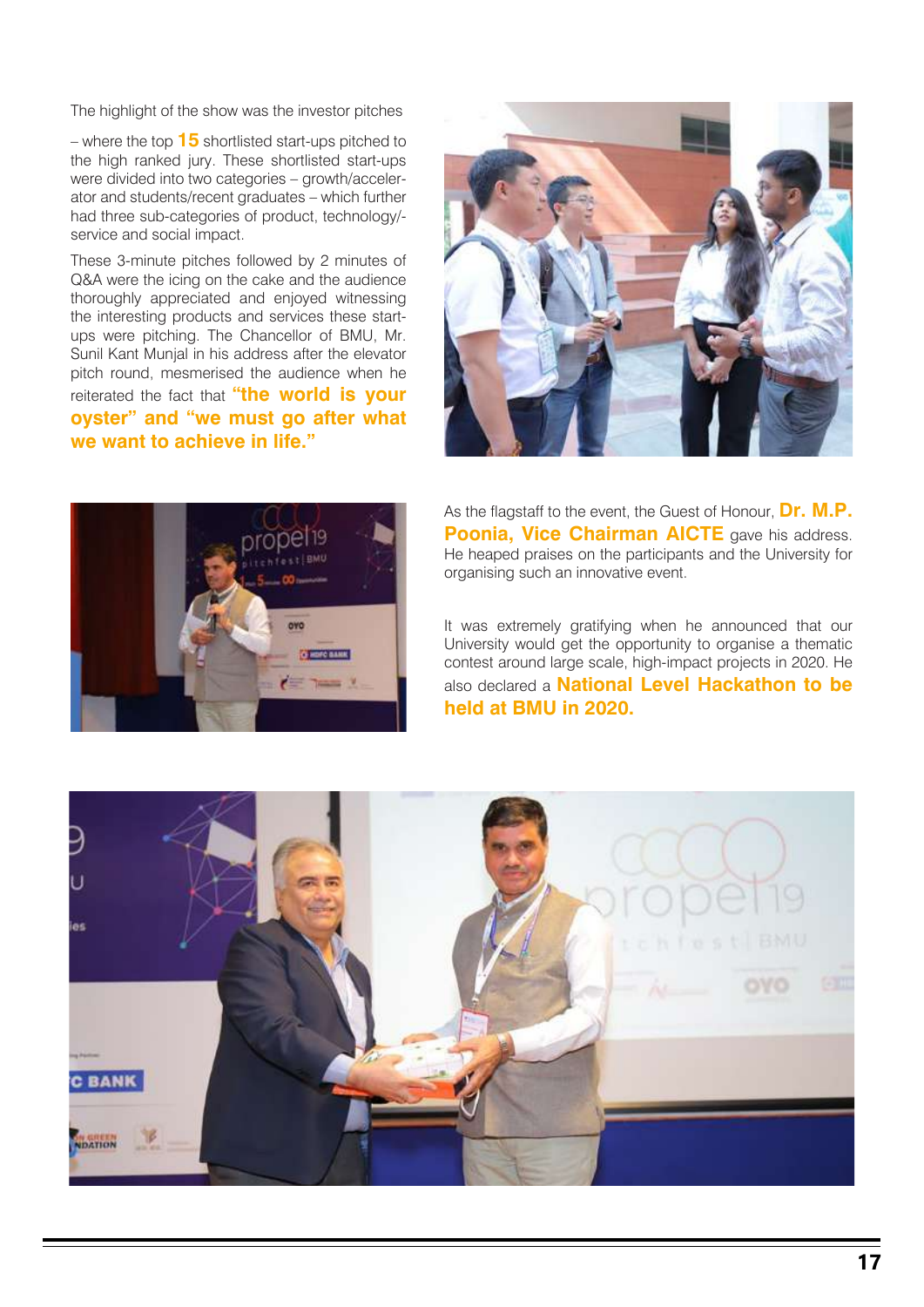

Finally, it was time to declare the winners! In the Growth/Accelerator category, we had a start-up from **Ningbo, China - Braintech SDN BHD** who had developed a **brainwave analyser** in the form of a headband that helped the wearer achieve deep (REM) sleep in 30 minutes – extremely useful for insomniacs, or people under various forms of stress. In the student/recent graduate (product) category, it was a proud moment when the BMU alum start-up **Discovery Nutrition won the prize for their protein energy bars – Calibar.** 

In the student/recent graduate category (technology/service) a start-up - Pepstudy Education Pvt. Ltd. who had developed a system for providing classroom tests and posting results with AI based learning analytics for K- 12 were declared the winners.

Post the declaration, the event moved towards the instrumental and vocal performances by the students of BMU followed by the screening of the movie on Innovation, "Tomorrow".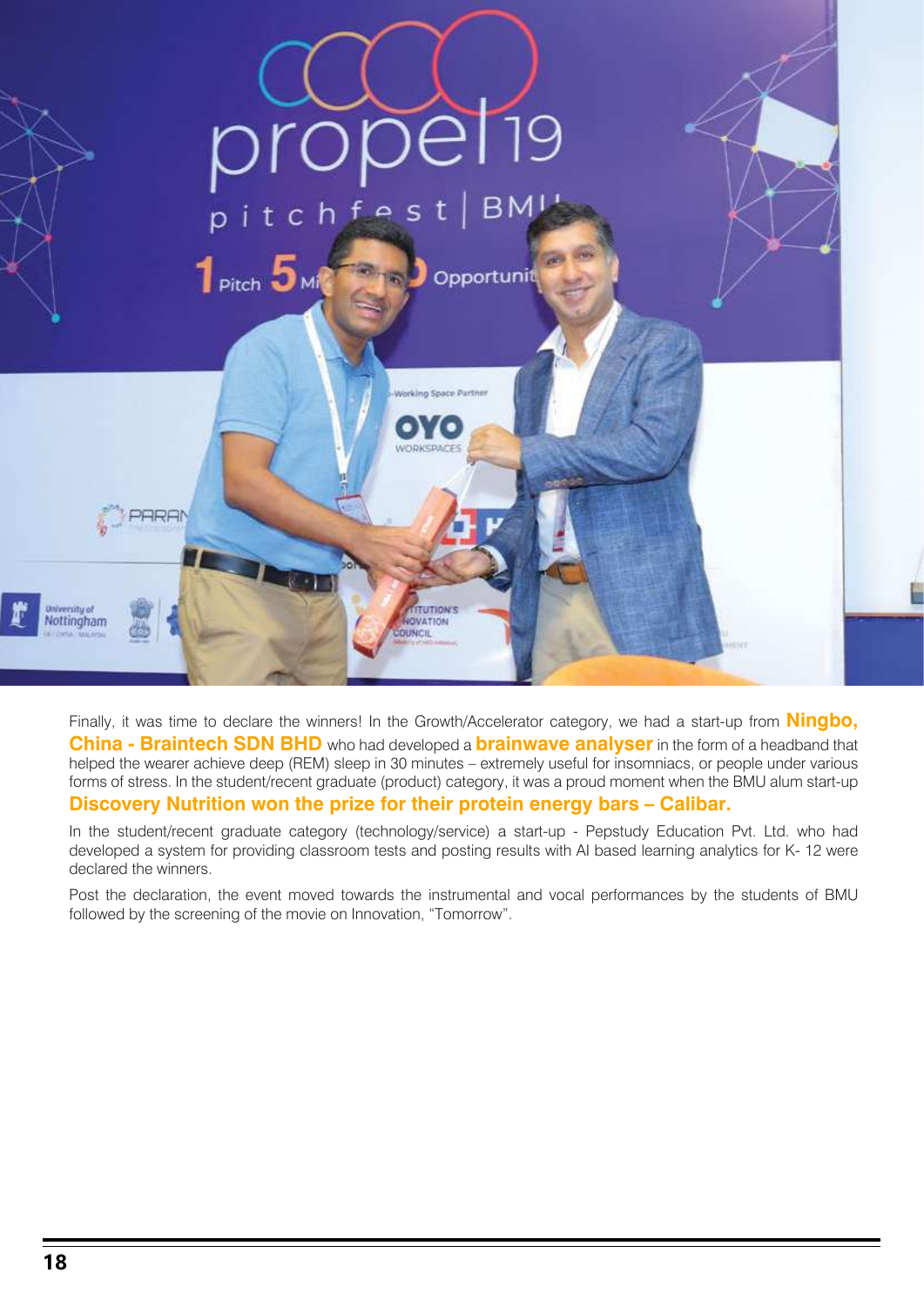### HEROES OF TOMORROW

BML Munjal University's innovation initiative in partnership with **Microsoft - Heroes of Tomorrow 2019**, that aims to recognise and nurture young talent to think of ingenious ideas to global issues, announced its winners.

**The winner, Sahib Sharma of Learning Paths School, Mohali wins a trip to Imperial College London and a visit to the Microsoft India headquarters.** Along with Sahib, two other runner ups have been selected from **850** submissions received. The winning idea by Sahib Sharma aims to promote volunteering culture in India by helping bridge the connection between NGOs looking for volunteers and students who wish to volunteer. **His initiative - Volorgo,** is a portal that allows NGO's to list for a fee after an initial trial period and for students and others who wish to volunteer to find the NGO of their choice. Described as a combination of Zomato and Craigslist, Volorgo has already signed on a few NGOs.

In its second edition this year, **Heroes of Tomorrow 2019** is open to students of **class 9 to12** and those in college, across India. Through this unique initiative, its aim is to nurture talent and encourage conviction of these

young minds to execute their ideas with courage and perseverance and to develop a sense of inquiry to problem-solving. By enabling collaboration with industry leaders, entrepreneurs and policymakers, this contest ensures that the winners get confidence to become global change-makers and inspire others to ideate, innovate and create.

The esteemed jury for Heroes of Tomorrow 2019 comprised of Sanjay Kasturia, Founder and CEO of Attiviti AL Technologies, Prasenjit Bose, Senior Manager - IT, Microsoft India, Prof Nigam Nuggehalli, Dean, School of Law, BMU, Gurbir Singh Sandhu, Director - Department of Sports, BMU and Davinder Singh, Assistant Dean - Strategy and Innovation, School of Management, BMU. Each entry was judged on innovation, creativity, originality, and quality.

*"Our aspiration is to groom the leaders of tomorrow from a very young age. Heroes of Tomorrow 2019' is the perfect opportunity for young minds to expand their horizons and make truly transformative inventions possible," said Prof Nigam Nuggehalli, Dean, School of Law, BML Munjal University said.*



*Microsoft deeply cares for students and its mission is to empower every student, teacher and institute to do more and achieve more. Microsoft has a network of MS Showcase Schools, MS schools and a community of Microsoft innovative expert educators who embrace technology to drive 21st century learning,"said Prasenjit Bose, Senior Manager - IT, Microsoft India, commenting about the initiative*



Prasenjit Bose, Sanjay Kasturia & Nigam Nuggehalli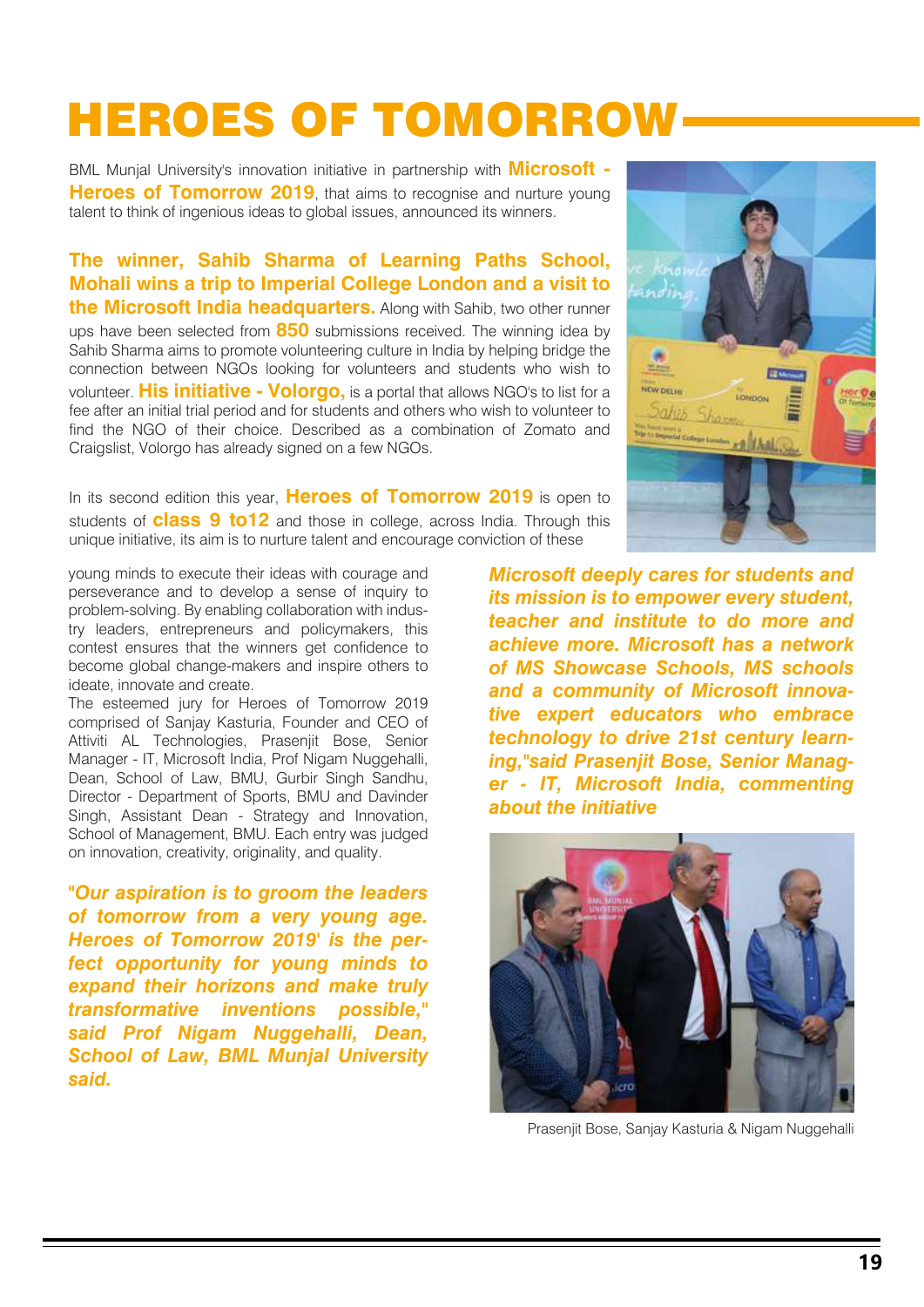### 67TH MILESTONE 4.0 BMU TECHNO-CULTURAL MANAGEMENT FEST 2020

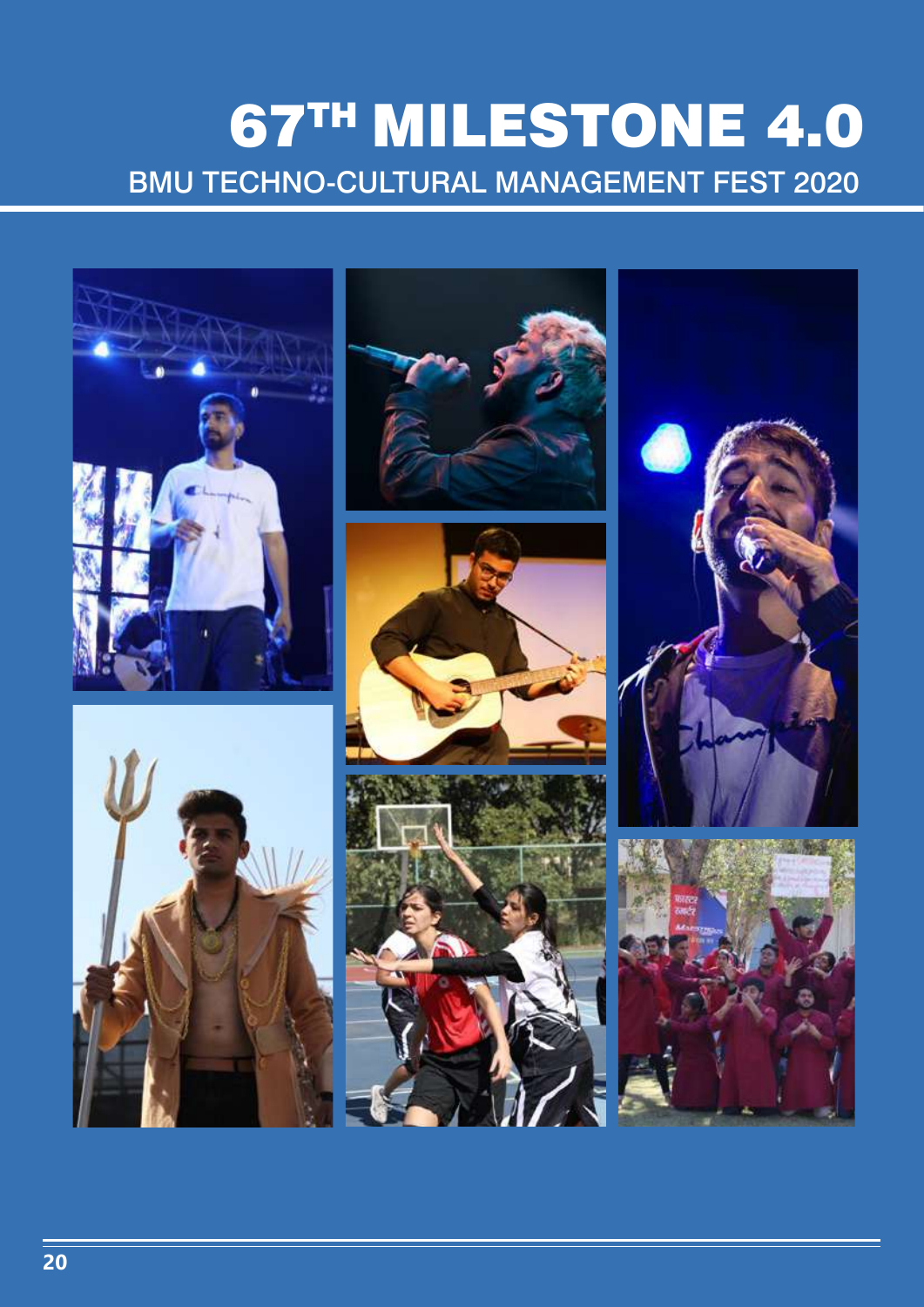### LIFE UNDER LOCKDOWN



B-Tech (CSE) 2020 **Shashank Mittal** 

As university students, we have certain schedules to follow, amidst which we often tend to miss out on some really important details of our life. I think the moment we enter the educational edifice of our life, gradually we get detached from ourselves as we grow older.

A small anecdote from one of the lectures of a perspective course named '**SNPS '(Selling, Negotiation & Persuasion Skills)** taught in the 3rd year

There was the first lecture of this course and everyone was just surmising what the 3-hour lecture would be like. Then an individual makes an entry - a confident figure, power-dressed and a dominant stride. To us, this person seemed to be some interviewer who forgot the way to CGDC room. To our surprise, that was our faculty and a much heavier wave of 'surprise' struck the class when after giving a quick self-introduction, the faculty started to randomly pick students and ask them a few 'basic' questions - their name , their family background & what they aspire to become...and this was the actual 'surprise'.

The main issue was the nature of the queries being 'prompt'. Had this been circulated a day before, everyone would have come prepared with well concocted plans as an answer. Well, if it does not come to us promptly, it means somewhere down there is the reality we are lying to ourselves and we're 'unaware' and 'detached' from ourselves. That class can never be forgotten as that was for the first time, I could see my classmates in a whole new light, they all are being 'themselves' for the first time. We all shared our stories openly as to why we all chose to be graduating in B.Tech. Was it a mere wish of our parents, or the herd-mentality or was it by choice that we were doing it. …... That day a lot of us, after a 30-minute guided meditation session, could delve deeper into ourselves to reveal our hidden ambitions.

My intention to present the anecdote was just to corroborate the fact that- at times – **we are only breathing, not living!** ...and when we realize it, it's often too late.

We make ourselves so busy communicating with others either through physical or virtual means that we forget to say even a single **'Hi'** to ourselves even once in a day!

This so-called quarantine period, which should be aptly referred to by the name of 'lockdown period' has provided an

opportunity for **self-introspection.** That was just said on a lighter note, but indeed this period of lockdown has made us to gain certain insights that I would like to jot down below.

**Life is precious,** we might be hearing of this adage since our childhood but wouldn't have got a better chance to realize its true meaning than now. We fight with one another, we hold grudges, we get angry or upset and what not without realizing that we are all here only for a limited and definite period.

**Future is indeterminate:** Even when one might say that one is quite aware that one is mortal, one can't know if it's going to happen 50 years hence or 50 minutes hence. No one knows of the future.

We waste so much of our precious time planning about the future and contemplating the past, that we **forget to be**

**in the present.** This lockdown period has made us realize this fact much strongly.

*Pause.... Breathe....Meditate & connect with your soul and the see the magic happening!*

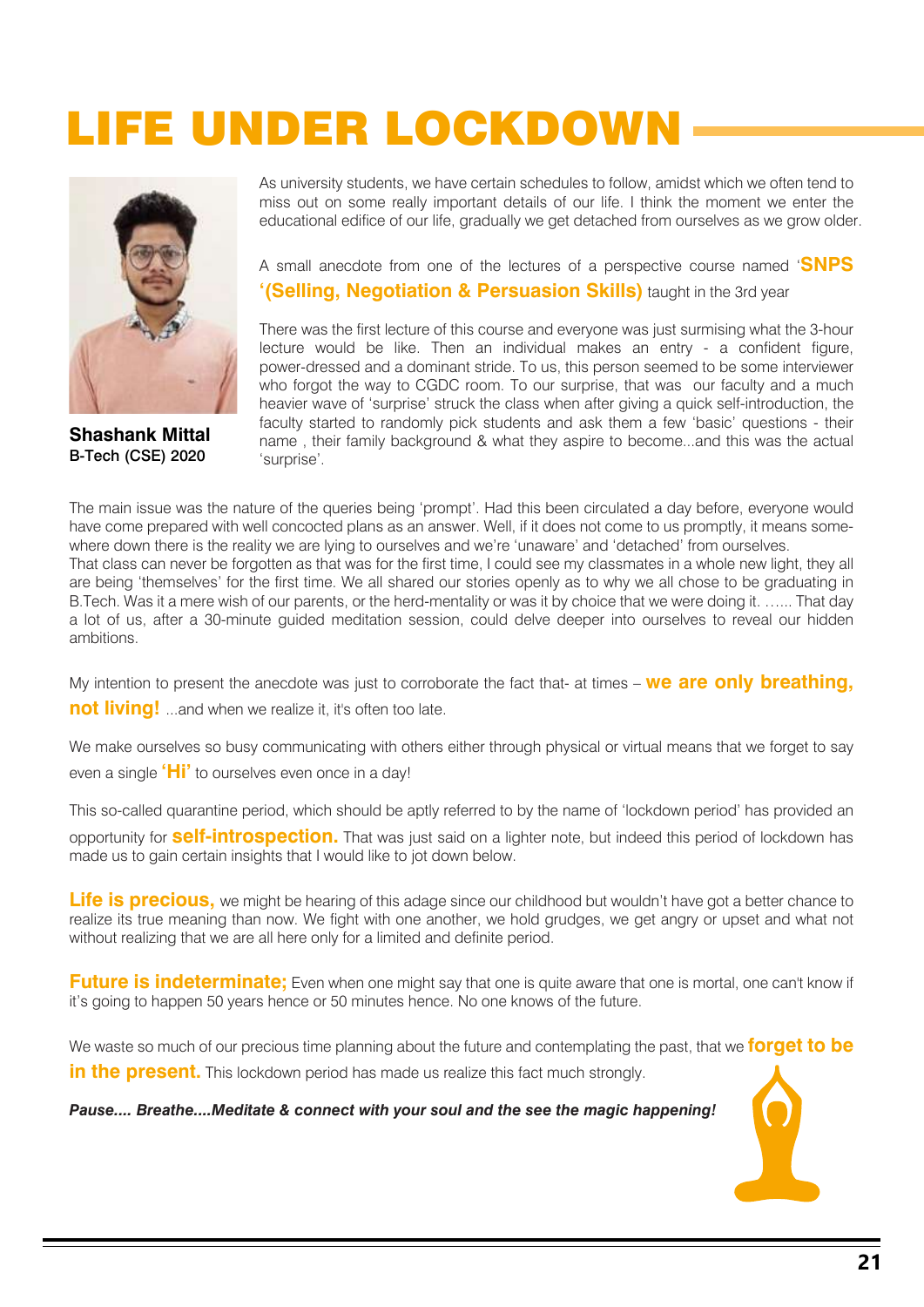### NI ASSOCIA



The legacy of any educational institute is carried out by students, when they are on the campus pursuing their courses and also, when they pass out of the institute and become alumni, to enter into the corporate world to make their mark in their professional career. And once they go into the real world it becomes imperative for the alumni and the institution alike to maintain the connection to share the best of both the sides with each other.

And from there came the idea of creating an organised body dedicated to Alumni and its affairs. As BMU is still relatively a new university therefore it becomes important to tap the alumni and maintain a robust relationship with them to leverage the latest development in the corporate realms and pass on the relevant opportunity to the student's community.

### **Objective of the Association**

- **To make the alumni aware of the Alumni Association and its initiatives such as startup bootcamp, Stock market training, Alumni Day, etc.**
- **Maintaining regular contact with the Alumni through social media activities and official communica tions.**
- **Planning and budgeting various activities that will be conducted as per the rooster prepared by the Board**.

#### **Goals in the long run**

- To march towards making the Alumni Board a strong and self-sustainable body to work towards integrating the graduates with the University on a continuous basis.
- To build a strong interaction with the alumnus community.
- As the tenure of the Alumni Board is for 2 years, discussion/interactions would remain open for the community so that the next layer of leadership is ready to take up the mantle for the second batch when it rolls out.

and its nation bailding initiative.<br>our alma mater and is growing. From its inception day, 27th April, 2019, BMU Alumni Association is enriching BMU commumity, via giving back to BMU and its nation building initiatives! The BMU Alumni Association is the collective body of **2000+ graduates** from

BMU Alumni Association is dedicated to bringing together the alumni community on a common platform to build are spread world over. Apart from serving as a base for information about the alumni, it initiates programmes and another channel of personal and professional support to members through 'self-help' within the community. Our alumni organises events important to alumni, their alma mater, and in the national interest.